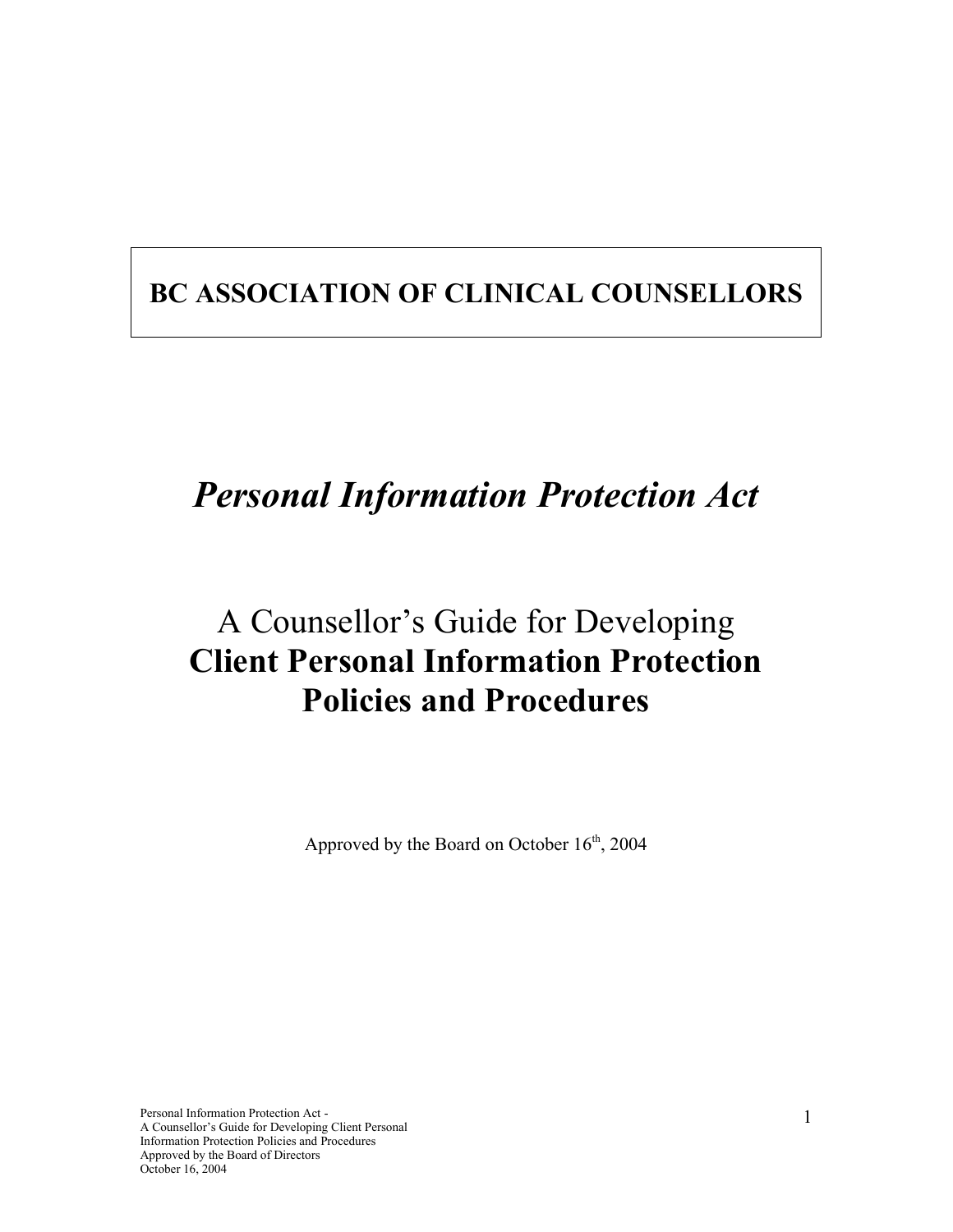## TABLE OF CONTENTS

| PART ONE - GUIDELINE FOR UNDERSTANDING THE PIPA  10                                                                                                                                                    |
|--------------------------------------------------------------------------------------------------------------------------------------------------------------------------------------------------------|
|                                                                                                                                                                                                        |
|                                                                                                                                                                                                        |
|                                                                                                                                                                                                        |
|                                                                                                                                                                                                        |
| 3) Reasons for the collection, use and disclosure of personal information  11                                                                                                                          |
|                                                                                                                                                                                                        |
|                                                                                                                                                                                                        |
|                                                                                                                                                                                                        |
|                                                                                                                                                                                                        |
|                                                                                                                                                                                                        |
|                                                                                                                                                                                                        |
|                                                                                                                                                                                                        |
|                                                                                                                                                                                                        |
|                                                                                                                                                                                                        |
|                                                                                                                                                                                                        |
|                                                                                                                                                                                                        |
|                                                                                                                                                                                                        |
|                                                                                                                                                                                                        |
|                                                                                                                                                                                                        |
|                                                                                                                                                                                                        |
|                                                                                                                                                                                                        |
|                                                                                                                                                                                                        |
|                                                                                                                                                                                                        |
|                                                                                                                                                                                                        |
| 19) Transfer of personal information in the sale of a counsellor's business  19                                                                                                                        |
| Personal Information Protection Act -<br>$\overline{2}$<br>A Counsellor's Guide for Developing Client Personal<br>Information Protection Policies and Procedures<br>Approved by the Board of Directors |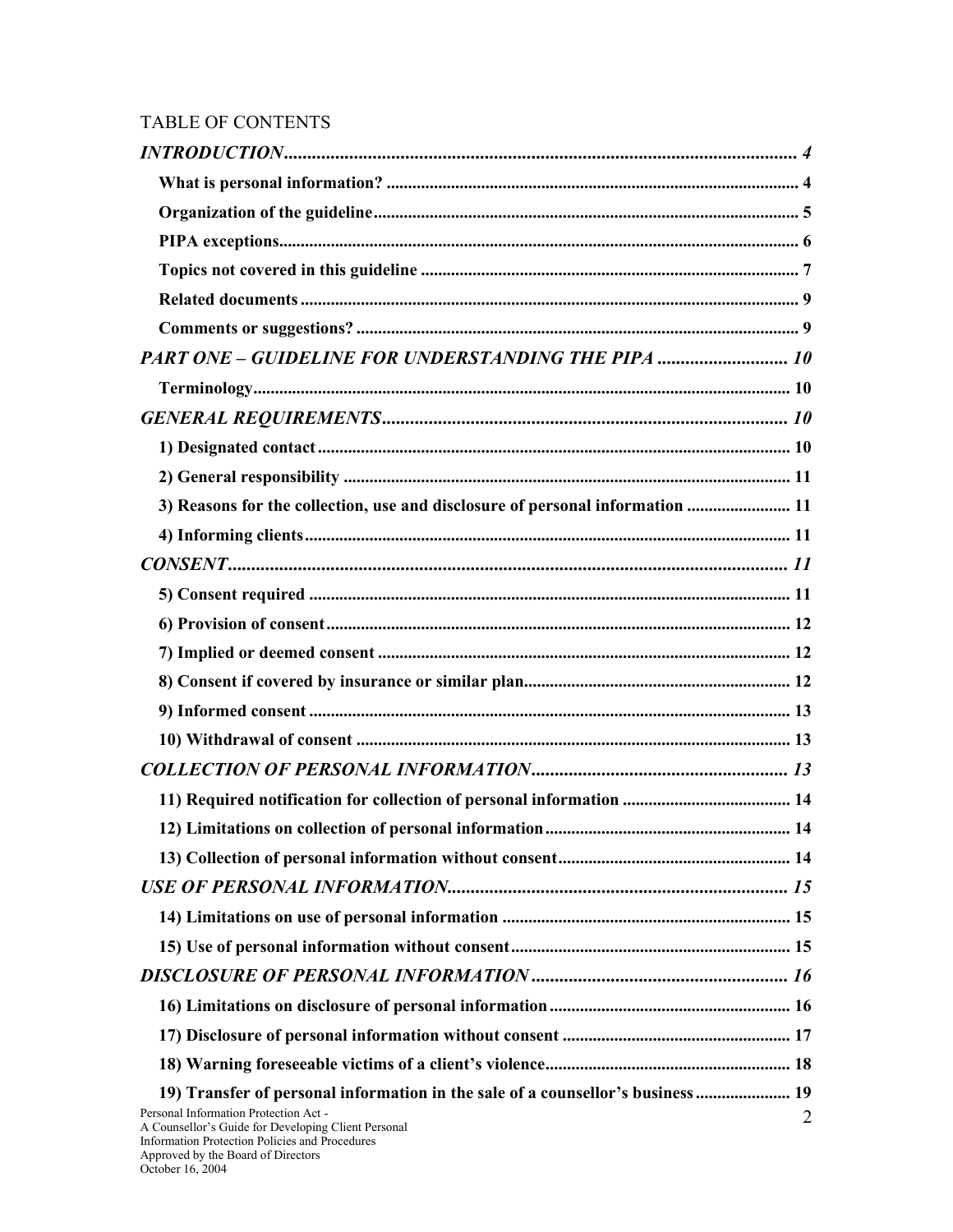| ACCESS TO AND CORRECTION OF PERSONAL INFORMATION |  |
|--------------------------------------------------|--|
|                                                  |  |
|                                                  |  |
|                                                  |  |
|                                                  |  |
|                                                  |  |
|                                                  |  |
|                                                  |  |
|                                                  |  |
|                                                  |  |
|                                                  |  |
|                                                  |  |
|                                                  |  |
|                                                  |  |
|                                                  |  |
|                                                  |  |
|                                                  |  |
|                                                  |  |
|                                                  |  |
|                                                  |  |
|                                                  |  |
|                                                  |  |
|                                                  |  |
|                                                  |  |
|                                                  |  |
|                                                  |  |
|                                                  |  |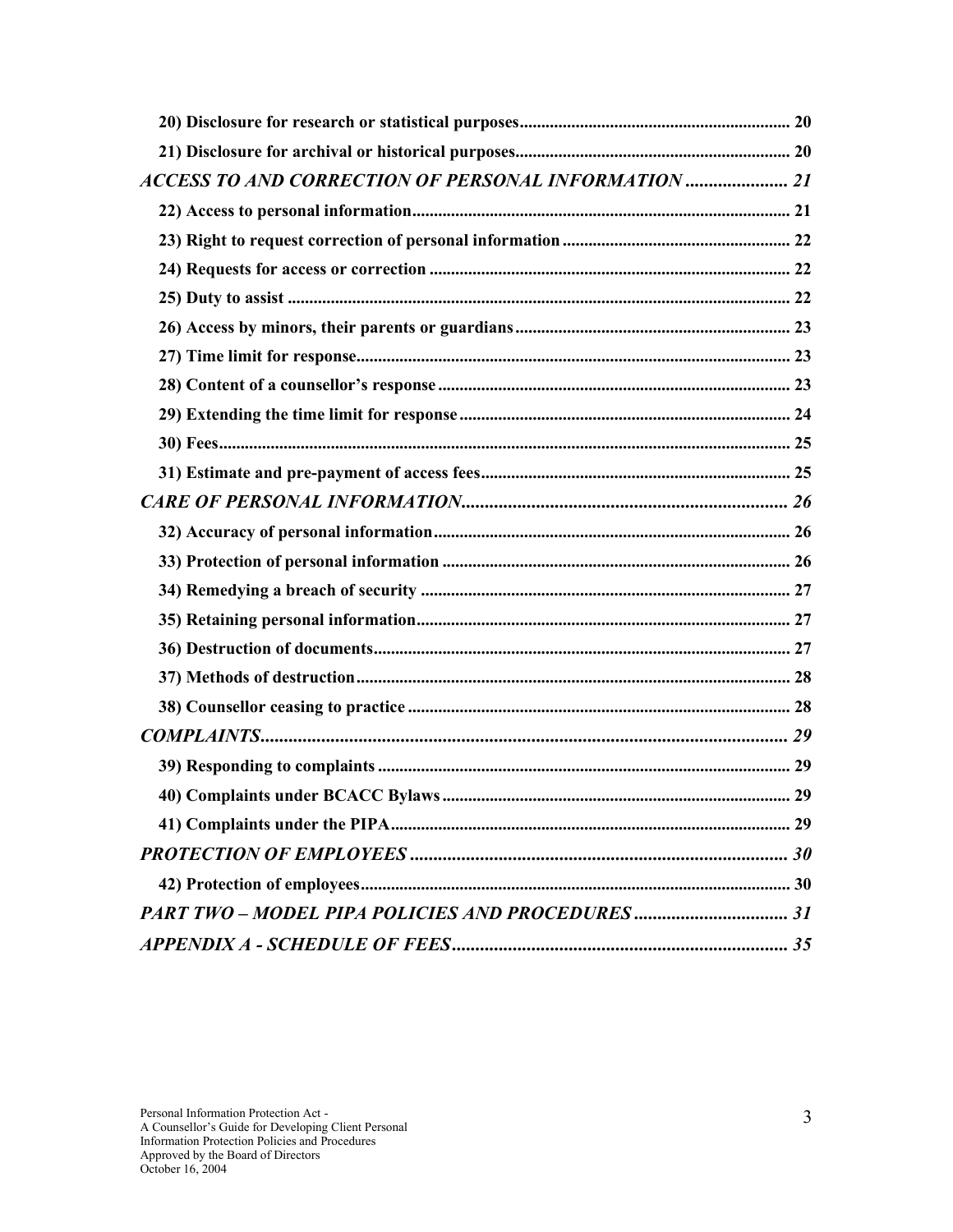#### **INTRODUCTION**

The *Personal Information Protection Act* came into force on January 1, 2004.<sup>1</sup>

The *PIPA* requires all clinical counsellors in private practice to establish policies and procedures concerning the collection, use and disclosure of the personal information they obtain from their clients during the course of their clinical practice. A counsellor in private practice would be a counsellor who is not employed by or does not work for an agency or organization. (Herein "counsellor" refers to a counsellor in private practice, unless the context otherwise requires.)

Counsellors who are employed by or work for an agency or organization should follow the policies and procedures that have been established by their employer or contracting agency. This is because their employer or agency will be subject to either the *PIPA* or the earlier *Freedom of Information and Protection of Privacy Act*. <sup>2</sup> The employer or agency rather than the employed or contract counsellor has the primary duty under these statutes.

Self-employed counsellors in private practice who work with other counsellors or health professionals in a partnership or an office-sharing arrangements should prepare their own, separate policies and procedures.

#### **What is personal information?**

The type of information that is covered by the *PIPA* is defined in section 1 of the Act as "information about an identifiable individual and includes employee personal information". Employee personal information is defined as "personal information about an individual that is collected, used or disclosed solely for the purposes reasonably required to establish, manage or terminate an employment relationship between the organization and that individual, but does not include personal information that is not about an individual's employment."

The definition of personal information specifically excludes contact information and work product information. Both of these terms are also defined in section 1. Contact information is "information [that enables] an individual at a place of business to be contacted and includes the name, position name or title, business telephone number, business address, business email or business fax number of the individual," Work product information is "information prepared or collected by an individual or group of individuals as a part of the individual's or group's responsibilities or activities related to the individual's or group's employment or business but does not include personal information about an individual who did not prepare or collect the personal information."

 $1$  On October 12, 2004, the federal Cabinet found that BC's PIPA is substantially similar to the federal legislation, the Personal Information Protection and Electronic Documents Act, and – as a result – the Cabinet approved an order that has the effect of exempting BC counsellors in private practice from having to comply with the federal legislation.

<sup>&</sup>lt;sup>2</sup> If the employer or agency is a federally regulated work or undertaking, it may be required to follow the federal *Personal Information Protection and Electronic Documents Act* instead of either BC's *PIPA* or *FOIPPA*.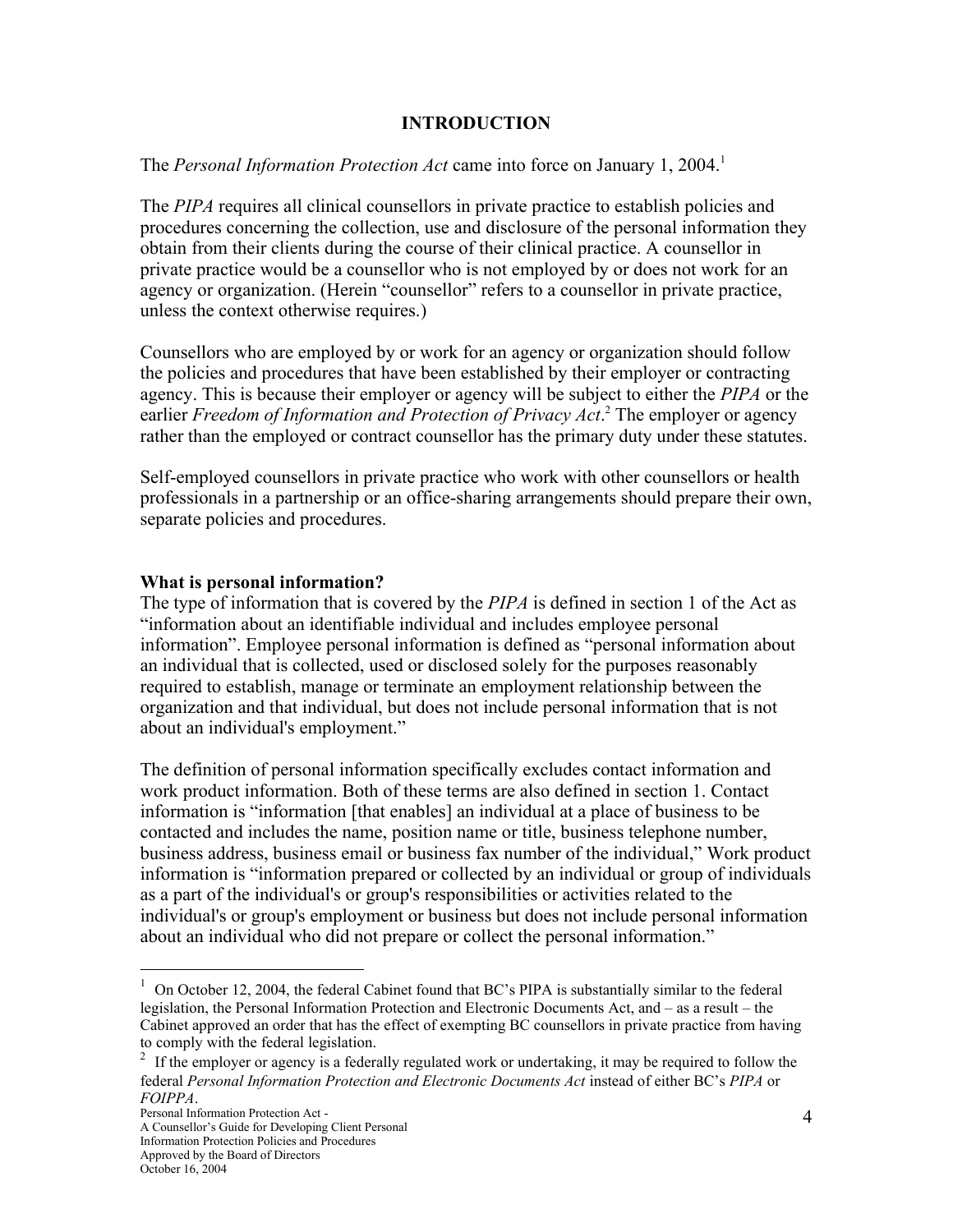In summary, the type of information that is subject to *PIPA* is personal information, including information needed for employment, but not business contact or work product information. Most information counsellors obtain from their clients during the course of a counselling session would fall within the definition of personal information, and thus would be subject to the *PIPA* requirements.

#### **Organization of the guideline**

This guideline is divided into two parts. Part one contains a detailed explanation of the *PIPA* requirements, and offers counsellors suggestions for complying with the new Act. The second part contains a template that a counsellor can adopt to create a set of policies and procedures that would apply to that counsellor's clinical practice.

The guidelines and model policies have been designed to help a counsellor in private practice meet the requirements of the *PIPA* and are based on the Act's requirements. When a guideline makes reference to a specific section of the Act, the counsellor can assume that the wording of that guideline reflects the wording of the Act itself. If no such reference is given, the counsellor can assume that the guideline is providing more detailed information and assistance than is specified under the Act. A counsellor must follow the requirements of the Act, but need only be guided by the other statements made in Part One.

Counsellors can read the *PIPA* itself and other reference material at the Privacy Commission's website: *www.oipcbc.org/private*. As noted above, this guideline contains references to the *PIPA* provisions and these should allow easy reference to specific sections of the Act itself.

Paragraph 5(c) of the *PIPA* requires that a counsellor provide a copy of his or her policy and procedures manual to a client or third party on request. The model policies and procedures in the second part have been designed to help a counsellor in private practice prepare his or her own *PIPA* manual. When preparing a manual, a counsellor should replace the text noted in the template in *UPPER CASE ITALIC FONT* with information that is applicable to his or her clinical practice. Suggested wording for specific letters, policies or procedures can be found in boxes throughout this document.

A counsellor should post or provide a copy of his or her policies and procedures manual in the office. A counsellor's consent to treatment form should also be updated to reflect the new PIPA requirements.

While every effort has been made to accurately state or summarize the *PIPA* requirements referred to in this guideline, if a counsellor has a particular concern regarding the application of the Act to his or her specific clinical practice or to a client's unique circumstances, the counsellor should consult with a lawyer to obtain the appropriate legal advice.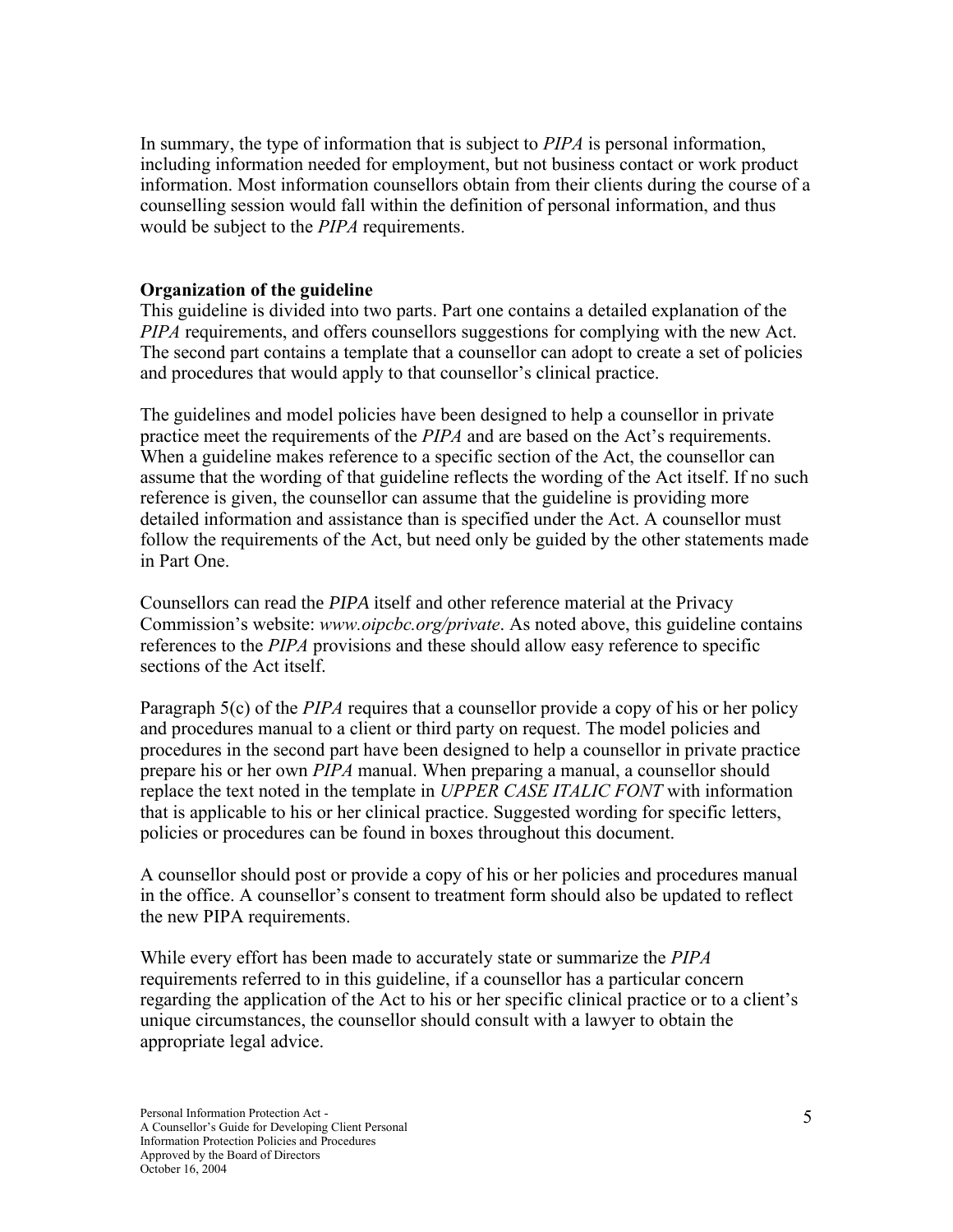#### **PIPA exceptions**

The *PIPA* exempts certain uses and types of information from the new requirements. These statutory exemptions are listed below as they appear in the Act. If the type of information or the collection, use or disclosure of information by a counsellor falls within one of these exceptions, the *PIPA* does not apply to that information, collection, use or disclosure.

Subsections  $3(2)$  &(3) of the *PIPA* prescribes a number of circumstances when the Act does not apply:

(2) This Act does not apply to the following:

(a) the collection, use or disclosure of personal information, if the collection, use or disclosure is for the personal or domestic purposes of the individual who is collecting, using or disclosing the personal information and for no other purpose;

(b) the collection, use or disclosure of personal information, if the collection, use or disclosure is for journalistic, artistic or literary purposes and for no other purpose;

(c) the collection, use or disclosure of personal information, if the federal Act applies to the collection, use or disclosure of the personal information;

(d) personal information if the *Freedom of Information and Protection of Privacy Act* applies to the personal information; (e) personal information in

(i) a court document,

(ii) a document of a judge of the Court of Appeal, Supreme Court or Provincial Court, or a document relating to support services provided to a judge of those courts,

(iii) a document of a master of the Supreme Court,

(iv) a document of a justice of the peace, or

(v) a judicial administration record as defined in Schedule 1

of the *Freedom of Information and Protection of Privacy Act*; (f) personal information in a note, communication or draft decision

of the decision maker in an administrative proceeding;

(g) the collection, use or disclosure by a member or officer of the Legislature or Legislative Assembly of personal information that relates to the exercise of the functions of that member or officer; (h) a document related to a prosecution if all proceedings related to the prosecution have not been completed;

(i) the collection of personal information that has been collected on or before this Act comes into force.

(3) Nothing in this Act affects solicitor-client privilege.

In addition, the *PIPA* does not apply to the collection of personal information that was collected on or before January 1, 2004. This means that a counsellor who collected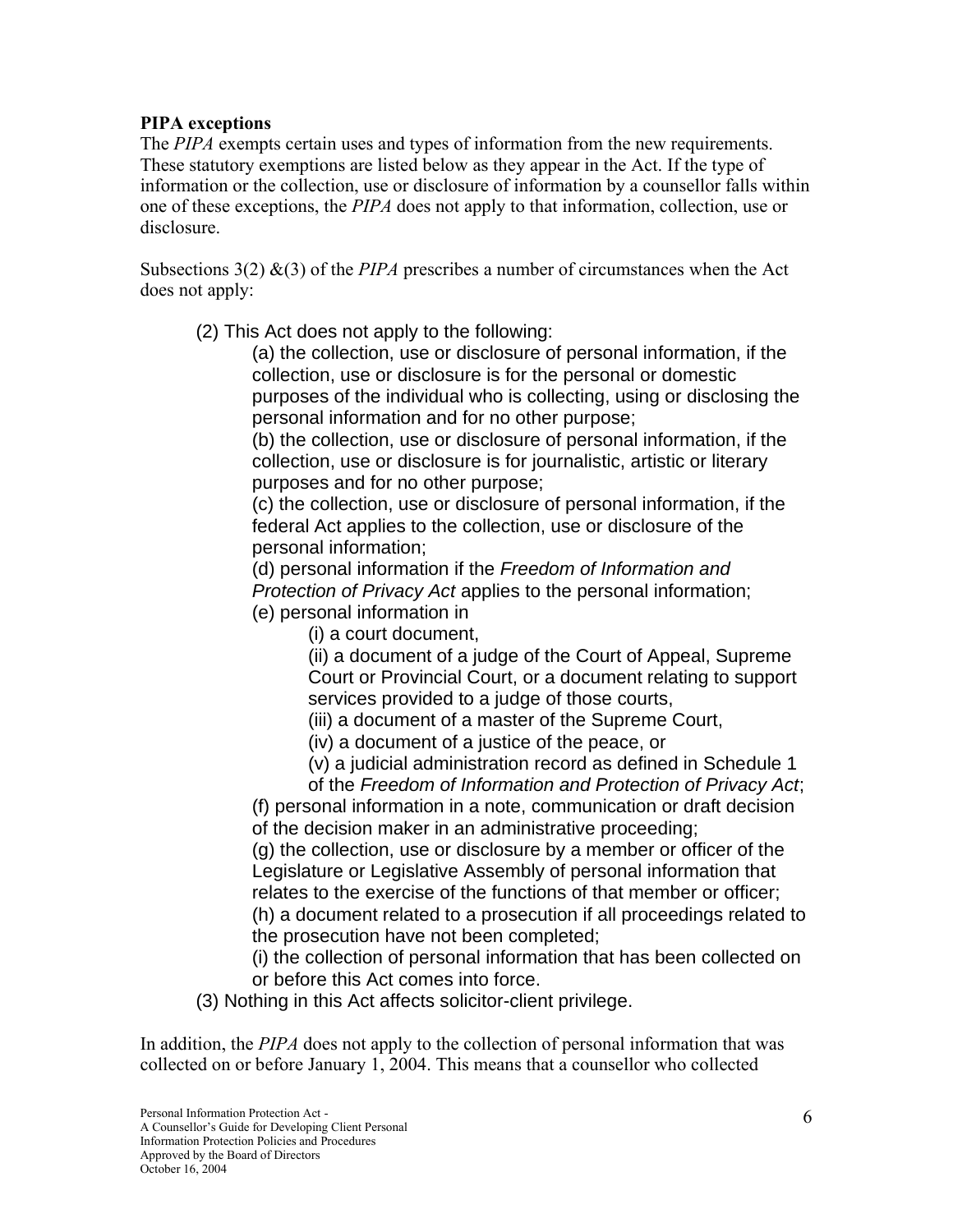information from a client before this date does not have to recollect that same information under the new requirements.

On the other hand, *PIPA* does apply to how a counsellor uses, secures and discloses personal information that was collected before January 1, 2004. Clients have the right to access and request corrections to their personal information collected before this date. A counsellor should ensure that he or she uses and discloses a client's personal information collected before January  $1<sup>st</sup>$  for a purpose that a reasonable person would consider appropriate in the circumstances and fulfills the purposes for which it was originally collected.

#### **Topics not covered in this guideline**

This guideline does not address the *PIPA* requirements that apply to the collection, use or disclosure of personal information that a counsellor my collect, use or disclose concerning an employee. This is known as "employee personal information" (see above re: What is personal information?).

Counsellors who employ staff (paid or volunteer) within their clinical practice are advised to consult the *PIPA* concerning its rules governing the collection, use or disclosure of employee personal information. Counsellors should refer to the Act for the specific requirements that apply to employee personal information.

This document also does not provide guidance on the *PIPA* requirements that apply in relation to the rules concerning the use or disclosure of a client's personal information that may arise in the context of a formal investigation. Counsellors are advised to seek independent legal advice on the Act's requirements if they should find themselves the subject of or involved in a police or professional investigation that involves the use or disclosure of a client's personal information.

## **Privacy audit**

While it is not a specific requirement of the *PIPA*, the BCACC recommends that a counsellor undertake an audit or review of the type of personal information that is collected, used or disclosed in the counsellor's private practice, and the specific ways that the counsellor collects, uses or discloses that information. This need not be a complicated, expensive or time-consuming process. A counsellor could simply prepare an inventory of the types of personal information that is collected, used or disclosed, and identify how that information is collected, used or disclosed. Next, the counsellor should ensure that those steps are in keeping with the Act and, where necessary, are reflected in the policies and procedures manual.

The following are the sort of questions a counsellor should address when doing an analysis of his or her personal information handling practices:

- What sort of personal information about a client do I collect?
- What is the source of this personal information?
- Why do I collect personal information about a client?  $\bullet$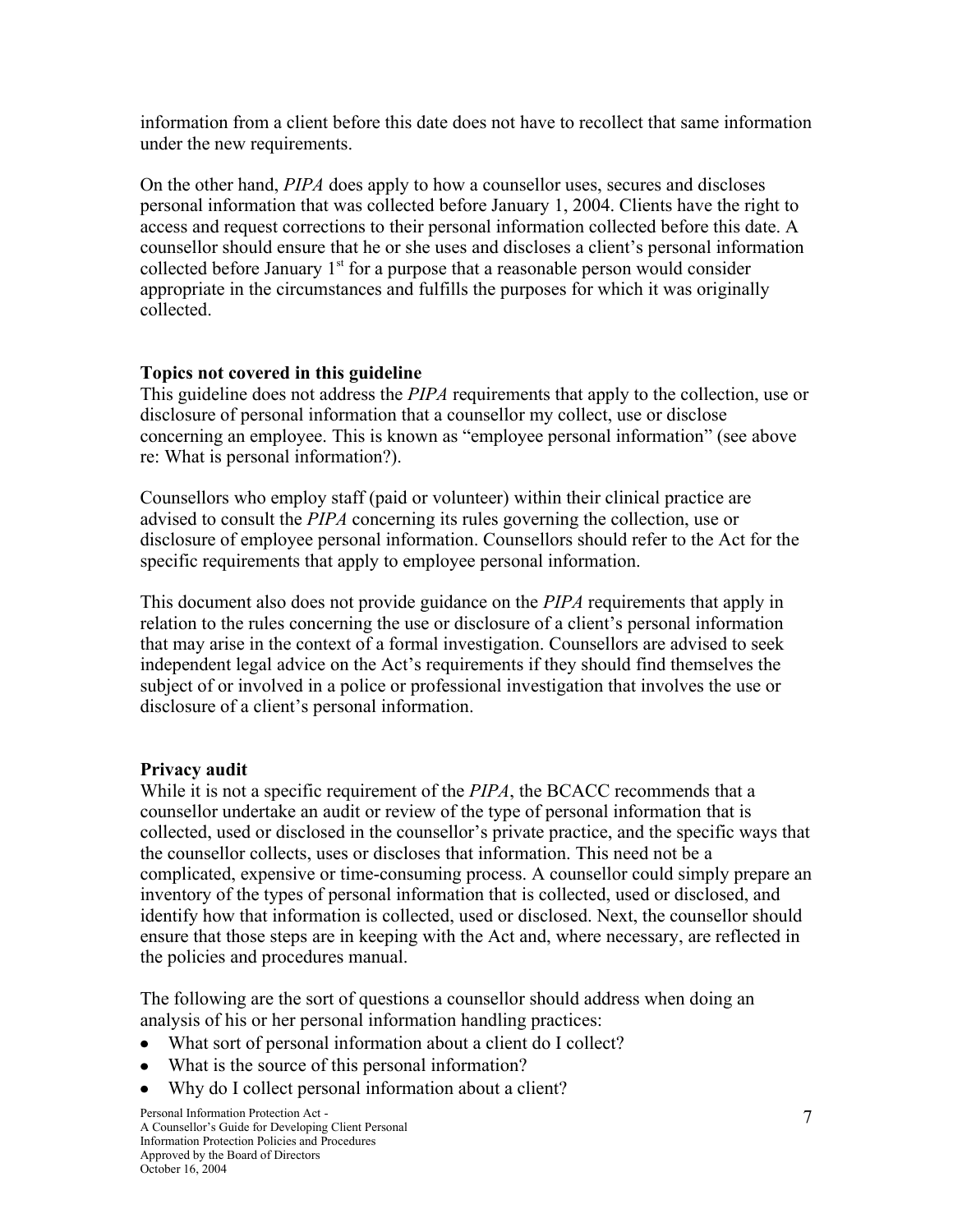- How do I collect this personal information?
- What sort of personal information is particularly sensitive?
- For what purposes do I use the personal information I have collected?
- Is the purpose for collecting, use and disclosure of client confidential information always the same for each client (or group of clients), or does it vary depending on each client (or group of clients)?
- In what circumstances do I use the collected personal information?
- To which other professionals, organizations or others would I disclose the personal information I have collected?
- How do I make the disclosures to these other parties?
- Where do I keep the personal information I collect (i.e. on-site or off-site)?
- How secure is the collected personal information?
- Who other than myself can access or use this information? Who needs to have access?
- When do I normally dispose of the personal information I have collected?
- How do I dispose of this information?

The office of the Privacy Commissioner has prepared a privacy compliance selfassessment tool to help persons and organizations ensure their information handling policies and procedures are in keeping with *PIPA*. A copy of this tool is available at the following website: *www.mser.gov.bc.ca/foi\_pop/Privacy/Tools/PIPA\_Tool\_5.htm*

A counsellor should not adopt the model *PIPA* policies and procedures set out in Part Two of this guideline until after the counsellor has completed a privacy audit. A counsellor may find that the information he or she gathers during that audit requires there be substantial change to the model policies and procedures.

In considering whether to accept or modify the model policies and procedures, or create new policies and procedures, the counsellor should consider the following additional questions:

- What process do I employ to obtain and record informed consents (to both the provision of counselling services and the collect, use and disclosure of personal information)?
- Do my consent forms adequately reflect the new *PIPA* requirements?
- What steps do I use if a client withdraws consent?
- How do I ensure that the information I collect from a client is accurate?
- How do I receive and respond to a client's request for access to information or to correct information the client believes is incorrect?
- How do I receive and respond to a client's concern (or complaints) about the way that I collect, use, disclose or dispose of personal information?
- What steps will I take to review and revise my *PIPA* policies and procedures on a regular basis?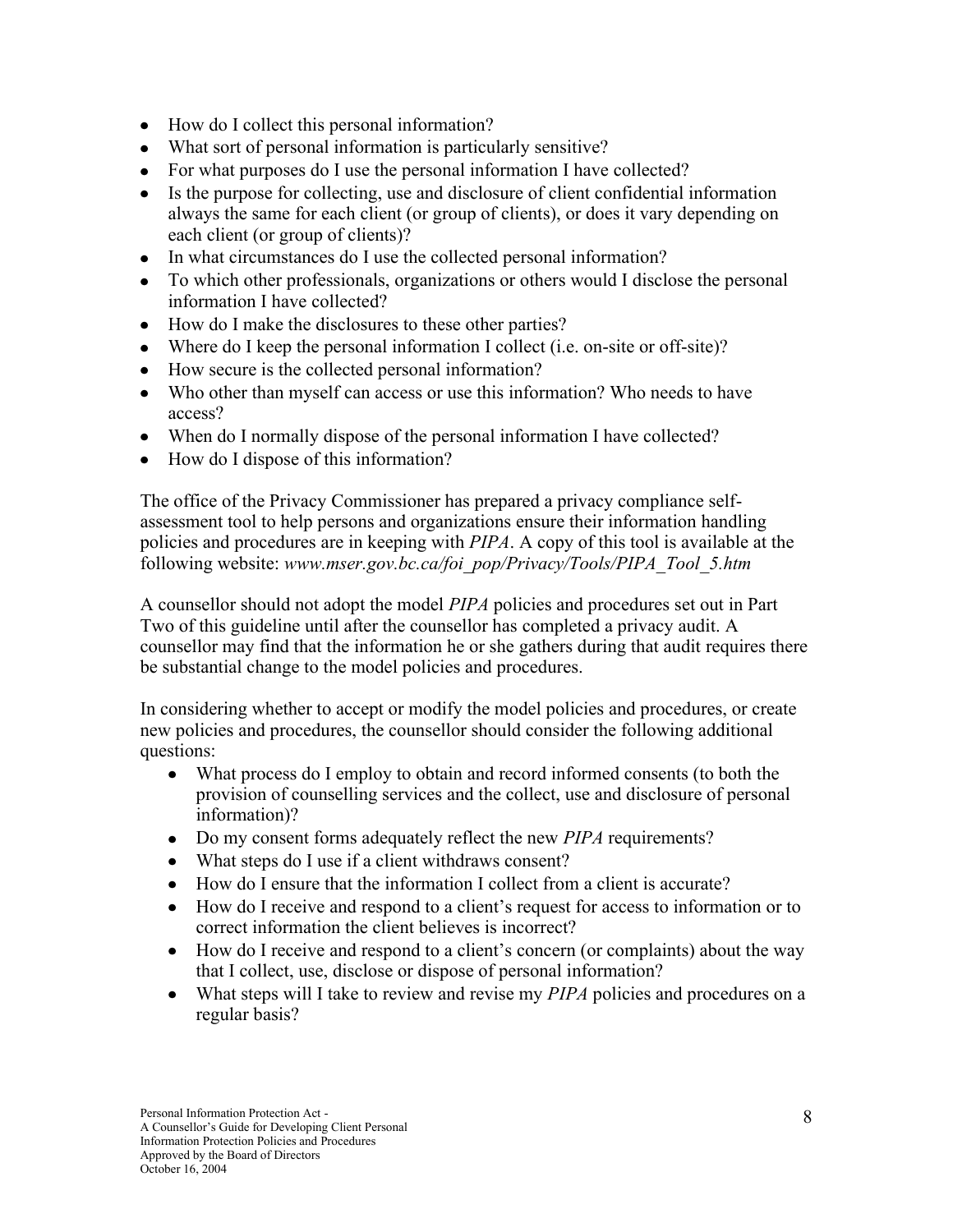#### **Related documents**

Other guidance has been provided to counsellors in the following related documents, copies of which can be obtained at the BCACC website:

- *Standards for Recordkeeping* (approved November 2000);
- Standards for Consent to Treatment and Written Disclosure Forms (approved March 2002);
- *Guidelines for the Secure Transmission of Facsimile Information* (approved Fall 1996).

These standards may be revised in light of the *PIPA* requirements.

#### **Comments or suggestions?**

If a counsellor has a question or comment about this guideline or the model policies, the counsellor should contact the BCACC office by phone, email or letter. Comments should be sent to the attention of Glen Grigg, Executive Vice-President.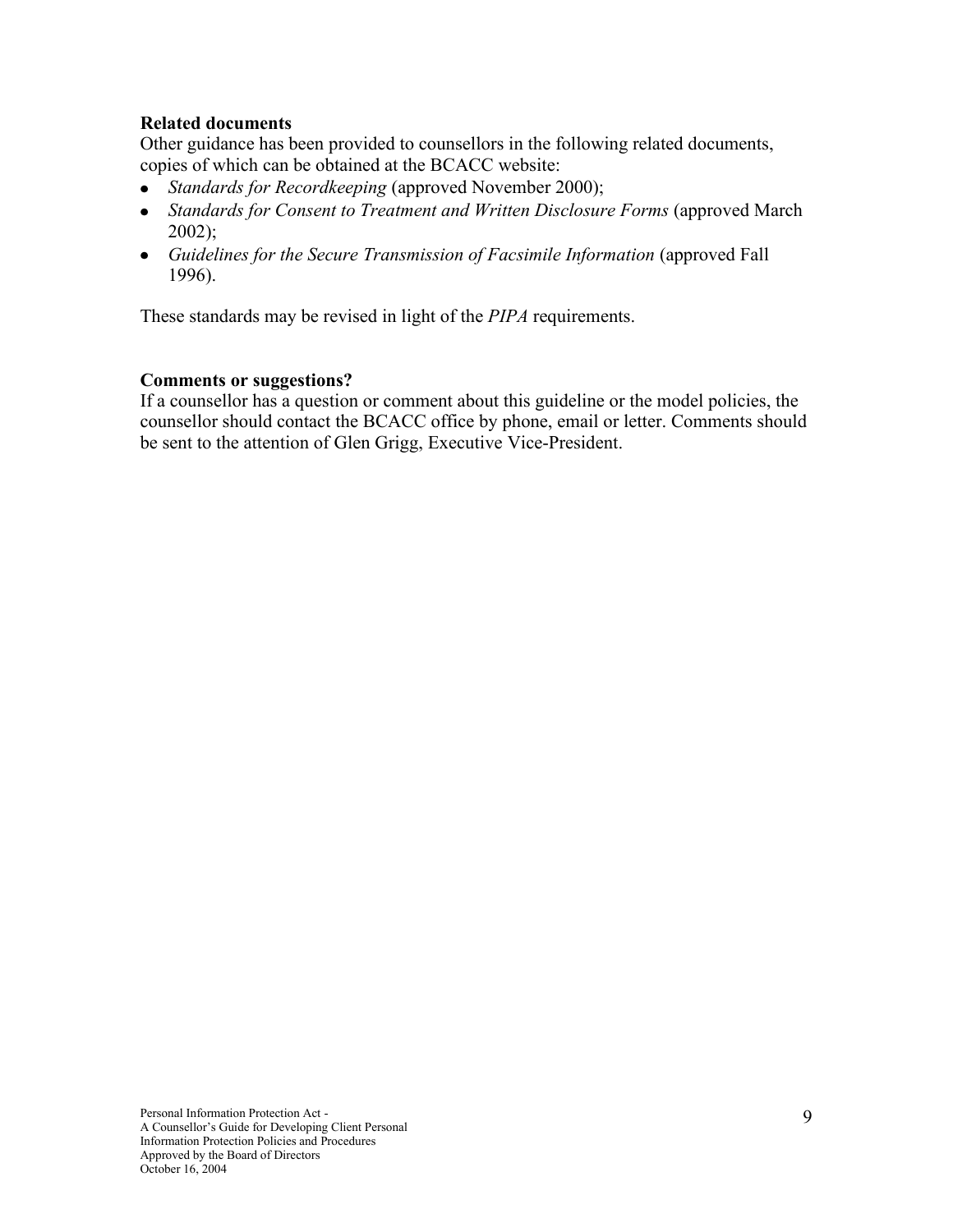## **PART ONE – GUINDELINE FOR UNDERSTANDING THE PIPA**

#### **Terminology**

The following definitions apply to this guideline:

"Client" means the person who is receiving clinical services from the counsellor, whether or not that person is paying for those services and includes, if the context so requires,

(a) a personal representative of the client who is authorized to represent the client under the authority of the *Representation Agreement Act*,

(b) a decision-maker or guardian appointed under the *Adult Guardianship Act*,

(c) a temporary substitute decision maker who has been chosen under the *Health Care (Consent) and Care Facility (Admission) Act*, or

(d) a committee of the person appointed under the *Patients Property Act*;

- "Counsellor" means a Registered Clinical Counsellor in private practice who is not employed by or work for an agency or organization to provide clinical services to clients, and refers to the counsellor designated in guideline 1.1;
- "Payor" means the person or organization paying for the counsellor's services, whether or not that person or organization is receiving those services and this term is included in the definition of a Client if the client is paying for the services directly;
- "Personal Information" means information about an identifiable person, such as information about the circumstances that has led them to seek counselling, but it does not include contact information such as their title, or business telephone, address, email or fax number (see section 1 *PIPA*);
- "Third party" means a person or organization that is involved in the counsellor's provision of services to the client and may provide personal information to the counsellor, but is not a Client.

## **GENERAL REQUIREMENTS**

#### **1) Designated contact**

1.1) As a self-employed health care professional in private practice, a counsellor must pursuant to subsections 4(3) to (5) of the *PIPA* - designate him or herself as the person who is responsible for ensuring compliance with the *PIPA* and the administration of the counsellor's policies and procedures, including responding to client complaints.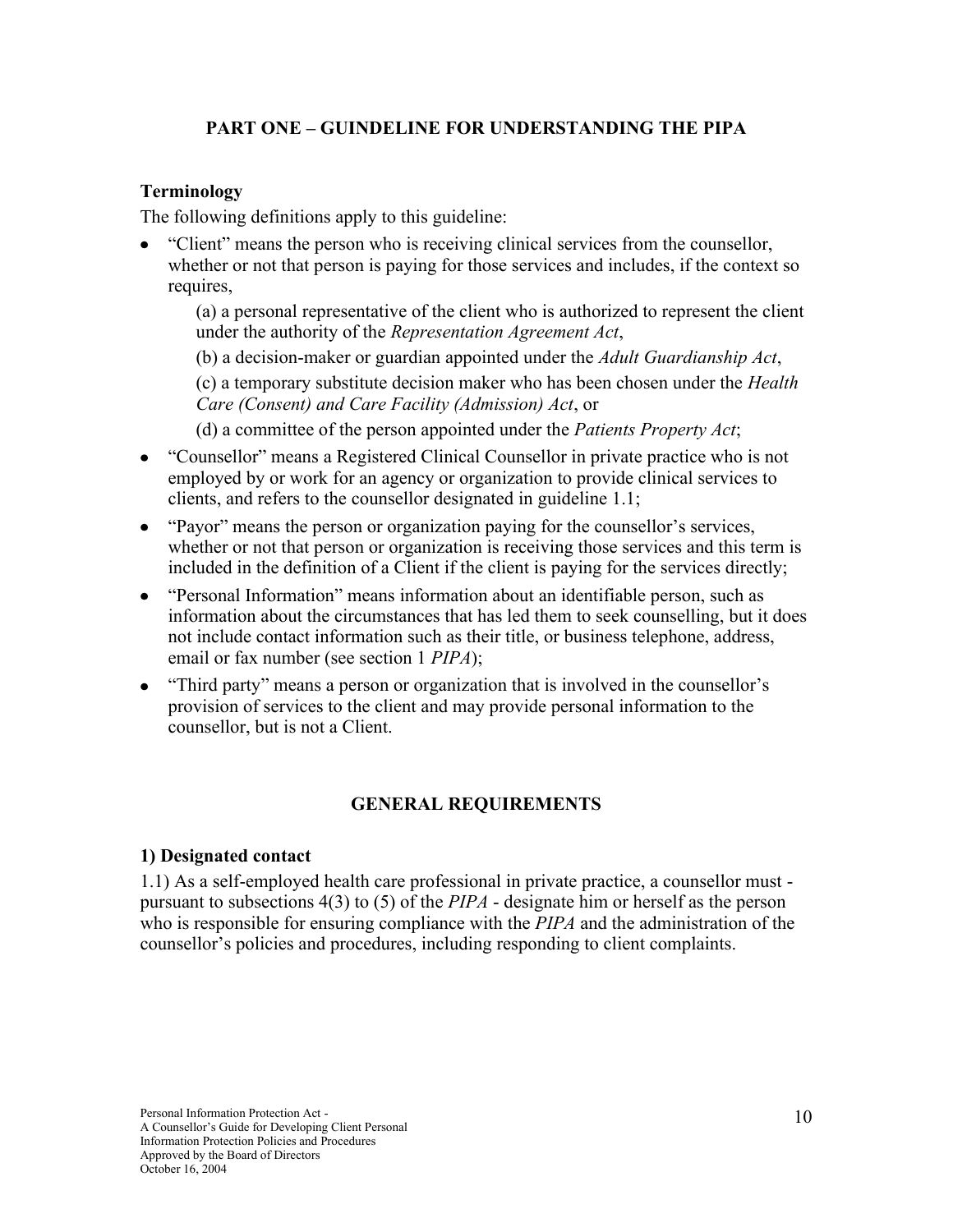#### **2) General responsibility**

2.1) Pursuant to section 4(2) of the *PIPA*, the counsellor designated in guideline 1.1 (above) is responsible for a client's personal information that is under the counsellor's control, including personal information that is not in the counsellor's custody but was collected by the counsellor.

2.2) For example, if the counsellor stores a client's personal information in a location other than the counsellor's office, the counsellor remains responsible for the proper storage and disposal of that information. (See also guideline 33.3, below.)

#### **3) Reasons for the collection, use and disclosure of personal information**

3.1) In accordance with paragraph 5(a) of the *PIPA*, prior to collecting, using or disclosing personal information about a client, the counsellor will advise the client or third party concerning why the personal information is being collected, used or disclosed by the counsellor.

## **4) Informing clients**

4.1) A counsellor should either post a notice or set out in a consent form information that advises the client that the counsellor is responsible for ensuring compliance with the *PIPA* and the administration of the policies and procedures.

4.2) Part Two of this guideline is model set of *PIPA* policies and procedures, which can be posted or made available at the counsellor's office.

## **CONSENT**

#### **5) Consent required**

5.1) Section 6 of the *PIPA* states that counsellor must not collect, use or disclose personal information about a client unless

(a) the client gives consent to the collection, use or disclosure,

(b) the Act authorized the collection, use or disclosure is authorized without the consent of the client (see guidelines 13, 15 and 17, below), or

(c) the Act deems the collection, use or disclosure to be consented to by the client (see guidelines 7 and 8, below).

5.2) Under the *Infants Act*, a client under the age of 19 who understands the nature of the therapy that he or she will receive can also give their consent and the child can give consent without a parent or guardian's knowledge or approval.<sup>3</sup>

<sup>&</sup>lt;sup>3</sup> Bryce, G. "Obtaining Consent from Children", 12:2 Insights at 11, 12 & 20 (Summer 2000), see also Bryce, G. & M. Sandor "Consent for Counselling Children during Marital Breakdowns", 13:3 Insights at 12 to 14, 25 to 26 (Winter 2002). Both articles are also posted at the BCACC website.

Personal Information Protection Act - A Counsellor's Guide for Developing Client Personal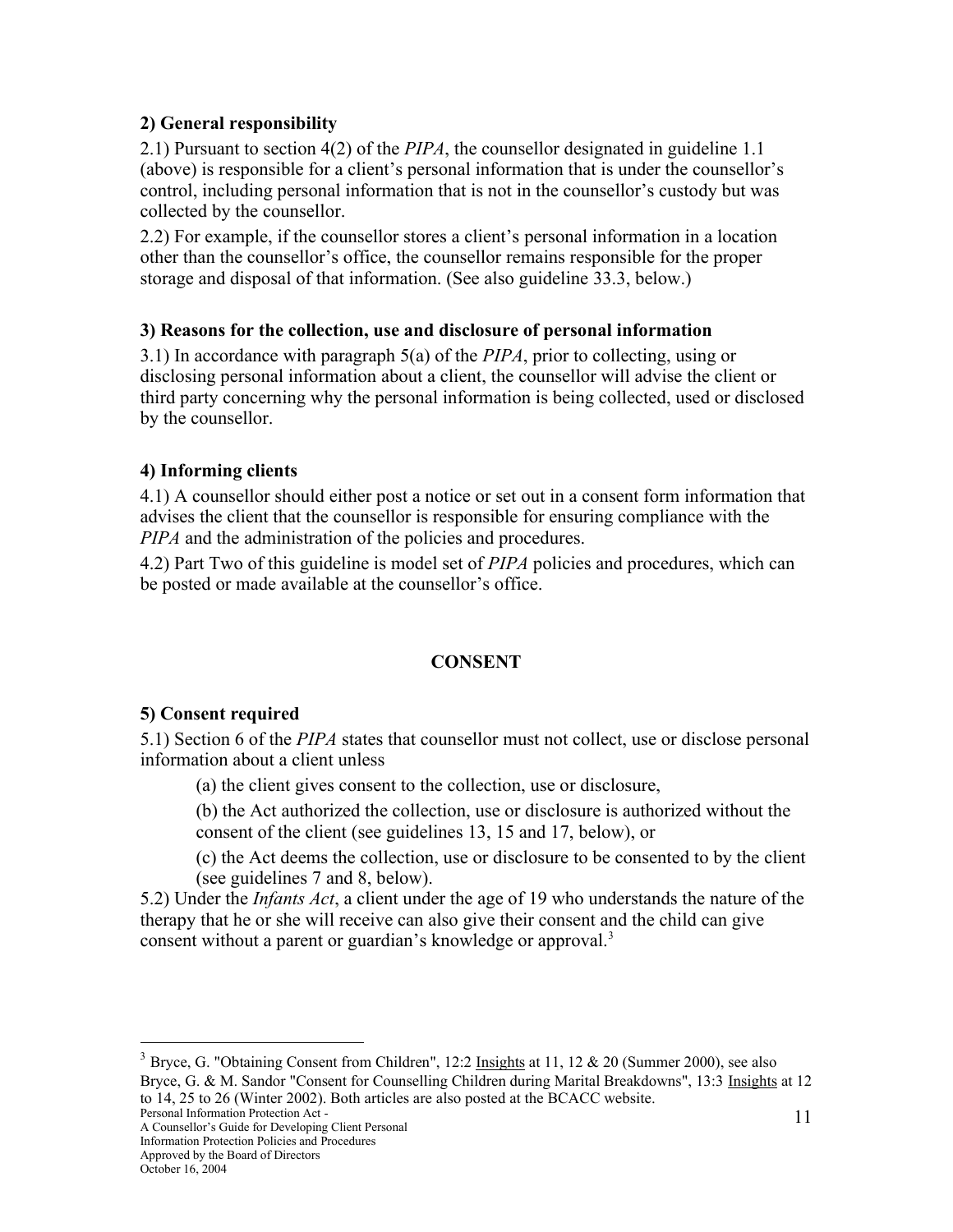#### **6) Provision of consent**

6.1) Subsection 7(1) of the *PIPA* provides that a client has not given consent to a counsellor unless

(a) the counsellor has provided the client with the information required under subsection 10(1) of the Act (see guideline 10.1, below), and

(b) the client's consent is provided in accordance with the Act and as described in these policies and procedures.

6.2) Subsection 7(2) of the PIPA states that counsellor must not, as a condition of supplying a product or service, require a client to consent to the collection, use or disclosure of personal information beyond what is necessary to provide the product or service.

6.3) A counsellor will not attempt to obtain consent from a client for collecting, using or disclosing personal information by

(a) providing false or misleading information respecting the collection, use or disclosure of the information, or

(b) using deceptive or misleading practices.

## **7) Implied or deemed consent**

7.1) According to subsection 8(1) of the *PIPA*, a client is deemed to consent to the collection, use or disclosure of personal information by a counsellor for a purpose if

(a) at the time the consent is deemed to be given, the purpose would be considered to be obvious to a reasonable person, and

(b) the client voluntarily provides the personal information to the counsellor for that purpose.

7.2) While a counsellor may be able to rely upon implied or deemed consent in most situations, a counsellor should attempt to obtain informed consent from the client concerning the collection, use or disclosure of personal information by the counsellor (see guideline 9, below).

## **8) Consent if covered by insurance or similar plan**

8.1) According to subsection 8(2) of the *PIPA*, a client is deemed to consent to the collection, use or disclosure of personal information for the purpose of his or her enrollment and coverage under an insurance, pension, benefit or similar plan if he or she is a beneficiary or has an interest as an insured under the plan.

8.2) If a client is enrolled or covered under an insurance, pension, benefit or similar plan, a counsellor should only disclose information to the third party payor that is necessary to confirm the client's entitlement and provide payments to the client or the counsellor.

8.3) While the Act deems that a client has consented to the collection, use or disclosure of information as a beneficiary under an insurance, pension, benefit or similar plan, a counsellor should identify the need for and scope of such collection, use or disclosure so that the client is aware of that deemed consent.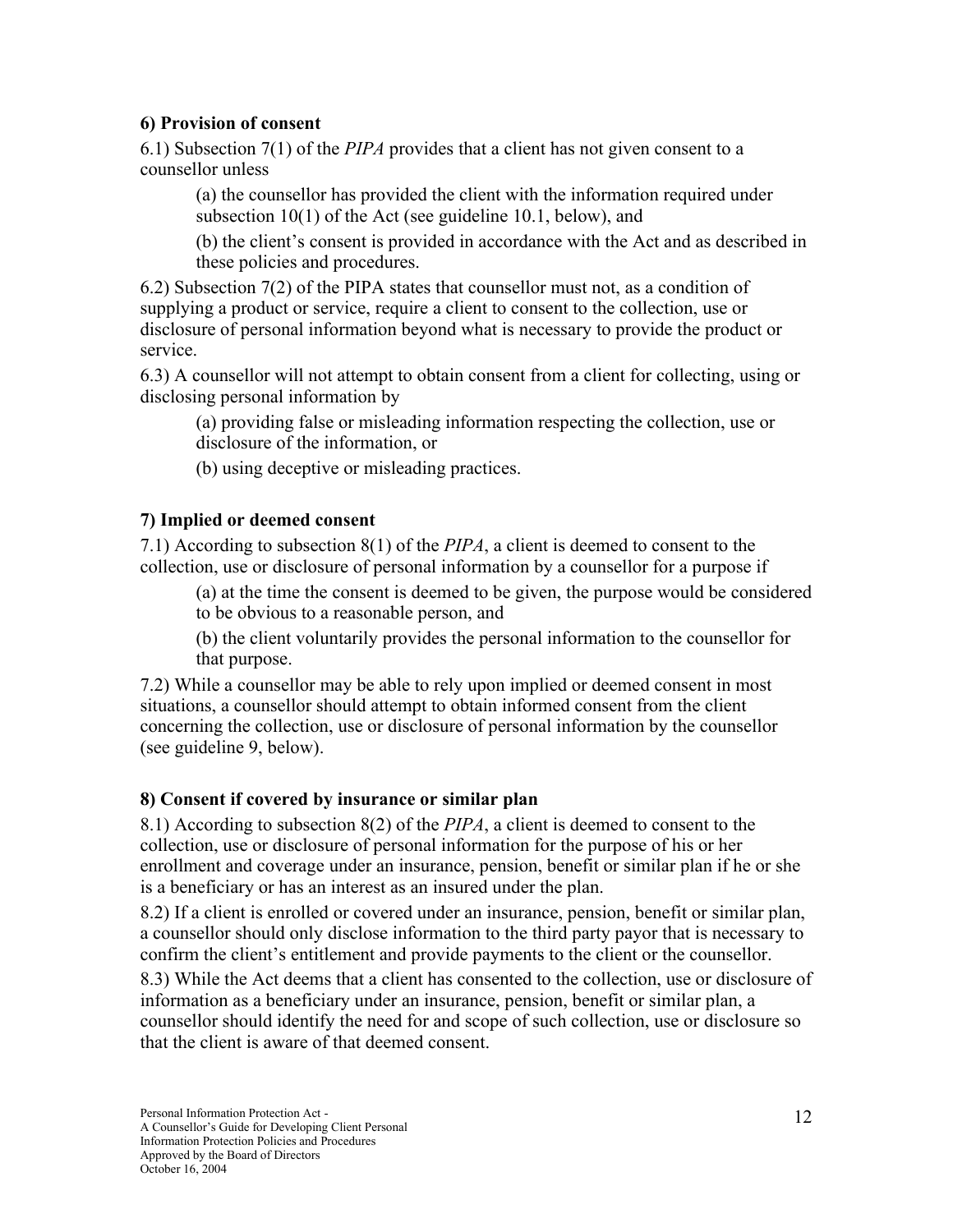#### **9) Informed consent**

9.1) Section 8(3) of the *PIPA* states that a counsellor may collect, use or disclose personal information about a client for specified purposes if

(a) the counsellor provides the client with a notice, in a form the client can reasonably be considered to understand, that the counsellor intends to collect, use or disclose the client's personal information for those purposes,

(b) the counsellor gives the client a reasonable opportunity to decline within a reasonable time to have his or her personal information collected, used or disclosed for those purposes,

(c) the client does not decline, within the time allowed under paragraph(b), the proposed collection, use or disclosure, and

(d) the collection, use or disclosure of personal information is reasonable having regard to the sensitivity of the personal information in the circumstances.

9.2) A counsellor cannot collect, use or disclose personal information for a purpose different than the purpose to which the information was originally collected.

9.3) As consent is a process, not a form, a counsellor should not rely on having a client simply read and then sign a consent to treatment form without following the steps set out in guideline 9.1, above.

9.4) If consent is given verbally, a counsellor should document that consent in the clinical record.

#### **10) Withdrawal of consent**

10.1) Subsection 9(1) of the *PIPA* provides that, on giving reasonable notice to the counsellor, a client may withdraw consent to the collection, use or disclosure of personal information about the client at any time.

10.2) According to 9(5) of the *PIPA*, a client may not withdraw consent if withdrawing the consent would frustrate the performance of a counsellor's legal obligation.

10.3) When a counsellor receives a notice referred to in guideline 10.1 (above), the counsellor must inform the client of the likely consequences to the client of withdrawing his or her consent; for example, the counsellor may then have to cease providing services to the client.

10.4) Subsection 9(3) of the *PIPA* states that a counsellor must not prohibit a client from withdrawing his or her consent to the collection, use or disclosure of personal information related to the client.

10.5) Subsection 9(4) of the *PIPA* provides that, if a client withdraws consent to the collection, use or disclosure of personal information by a counsellor, the counsellor must stop collecting, using or disclosing the personal information unless the collection, use or disclosure is permitted without the client's consent under the Act (see guidelines 13, 15 and 17, below).

## **COLLECTION OF PERSONAL INFORMATION**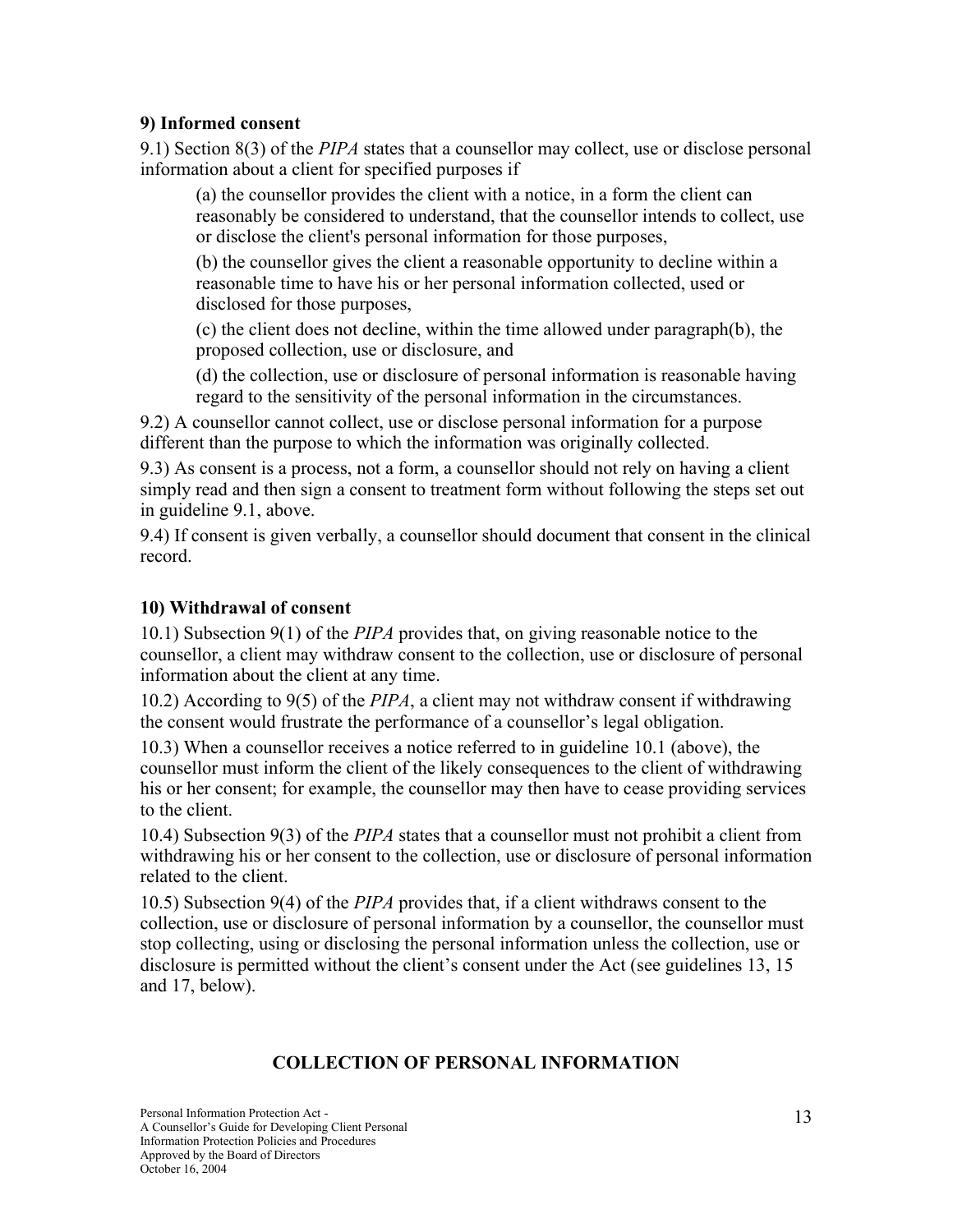#### **11) Required notification for collection of personal information**

11.1) Subsection 10(1) of the *PIPA* requires that, on or before collecting personal information about a client from the client, a counsellor must disclose to the client verbally or in writing

(a) the purposes for the collection of the information, and

(b) on request by the client, the name and the contact information of the contact person who is able to answer the client's questions about the collection (see guideline 1.1, above).

11.2) On or before collecting personal information about a client from another health professional or organization without the consent of the client, a counsellor must provide the other health professional or organization with sufficient information regarding the purpose of the collection to allow that other health professional or organization to determine whether the disclosure would be in accordance with the Act.

11.3) Subsection 10(3) of the *PIPA* provides that these requirements do not apply to the collection of personal information where consent has been deemed to have been given under subsections 8(1) and (2) of the Act (see guidelines 7 and 8, above).

## **12) Limitations on collection of personal information**

12.1) Section 11 of the *PIPA* provides that a counsellor may collect personal information about a client only for purposes that a reasonable person would consider appropriate in the circumstances and that

(a) fulfill the purposes that the counsellor discloses as per section 10(1) of the Act (see guideline 11, above), or

(b) are otherwise permitted under the Act (see guideline 13).

## **13) Collection of personal information without consent**

13.1) Section 12(1) of the *PIPA* allows a counsellor to collect personal information about a client without consent or from a source other than the client in prescribed circumstances.

13.2) The circumstances prescribed under section 12(1) of the *PIPA* that are applicable to a counsellor in private practice include:

(a) the collection is clearly in the interests of the client and consent cannot be obtained in a timely way,

(b) the collection is necessary for the medical treatment of the client and the client is unable to give consent,

(c) the personal information is collected by observation at a performance, a sports meet or a similar event

(i) at which the client voluntarily appears, and

(ii) that is open to the public,

(d) the personal information is available to the public from a source prescribed by regulation under the Act,

(e) the collection is required or authorized by law,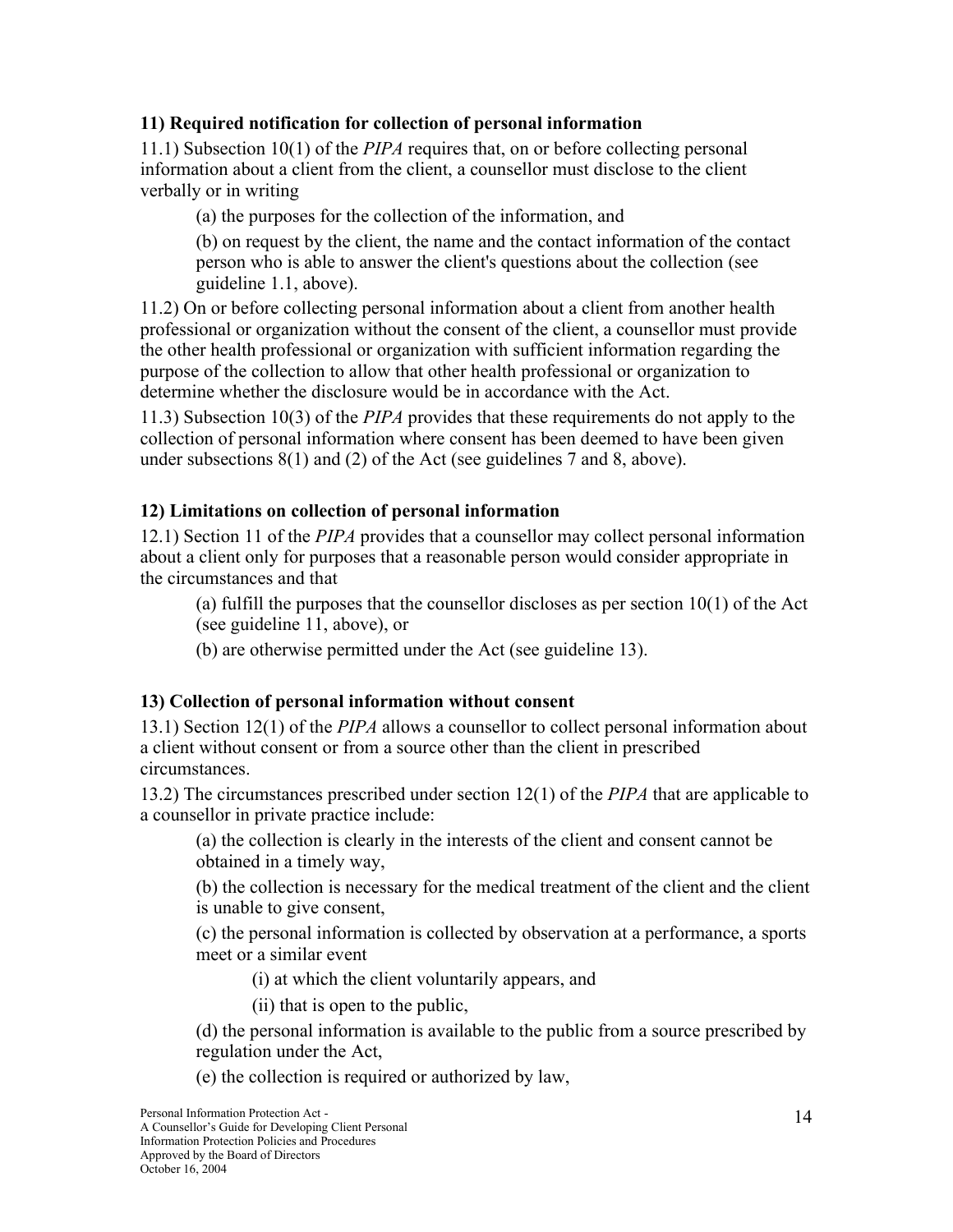(f) the information was disclosed to the counsellor under sections 18 to 22 of the Act, or

(g) the personal information is necessary in order to collect a debt owed by the client to the counsellor or for the counsellor to repay money owed to the client by the counsellor.

13.3) The circumstance described in guideline 13.2(b) above is unlikely to include a counselling session because it anticipates medical treatment being given to a client who is unable to give consent to that treatment, and that circumstance is likely to arise only in a medical emergency when the client is unconscious.

13.4) Subsection 12(2) of the *PIPA* provides that a counsellor may collect personal information from or on behalf of another health professional or organization without consent of the client to whom that information relates, if

(a) the client previously consented to the collection of the personal information by the other health professional or organization, and

(b) the personal information is disclosed to or collected by the counsellor solely

(i) for the purposes for which the information was previously collected, and

(ii) to assist the counsellor to carry out work on behalf of the other health professional or organization.

#### **USE OF PERSONAL INFORMATION**

#### **14) Limitations on use of personal information**

14.1) Section 14 of the *PIPA* provides that a counsellor may use personal information only for purposes that a reasonable person would consider appropriate in the circumstances and that

(a) fulfill the purposes that the counsellor discloses as per section 10(1) of the Act (see guideline 11.1, above),

(b) for information collected before the Act came into force (on January 1, 2004), fulfill the purposes for which it was collected, or

(c) are otherwise permitted under the Act (see guideline 15, below).

#### **15) Use of personal information without consent**

15.1) Subsection 15(1) of the *PIPA* allows a counsellor to use personal information about a client without the consent of the client in prescribed circumstances.

15.2) The circumstances prescribed under section 15(1) of the *PIPA* that are applicable to a counsellor in private practice include:

(a) the use is clearly in the interests of the client and consent cannot be obtained in a timely way; $4$ 

<sup>4</sup> What is "timely" cannot be defined to fit all situations, but will depend on the particular circumstances, such as the urgency of the situation and the difficulty in obtaining consent.

Personal Information Protection Act - A Counsellor's Guide for Developing Client Personal

Approved by the Board of Directors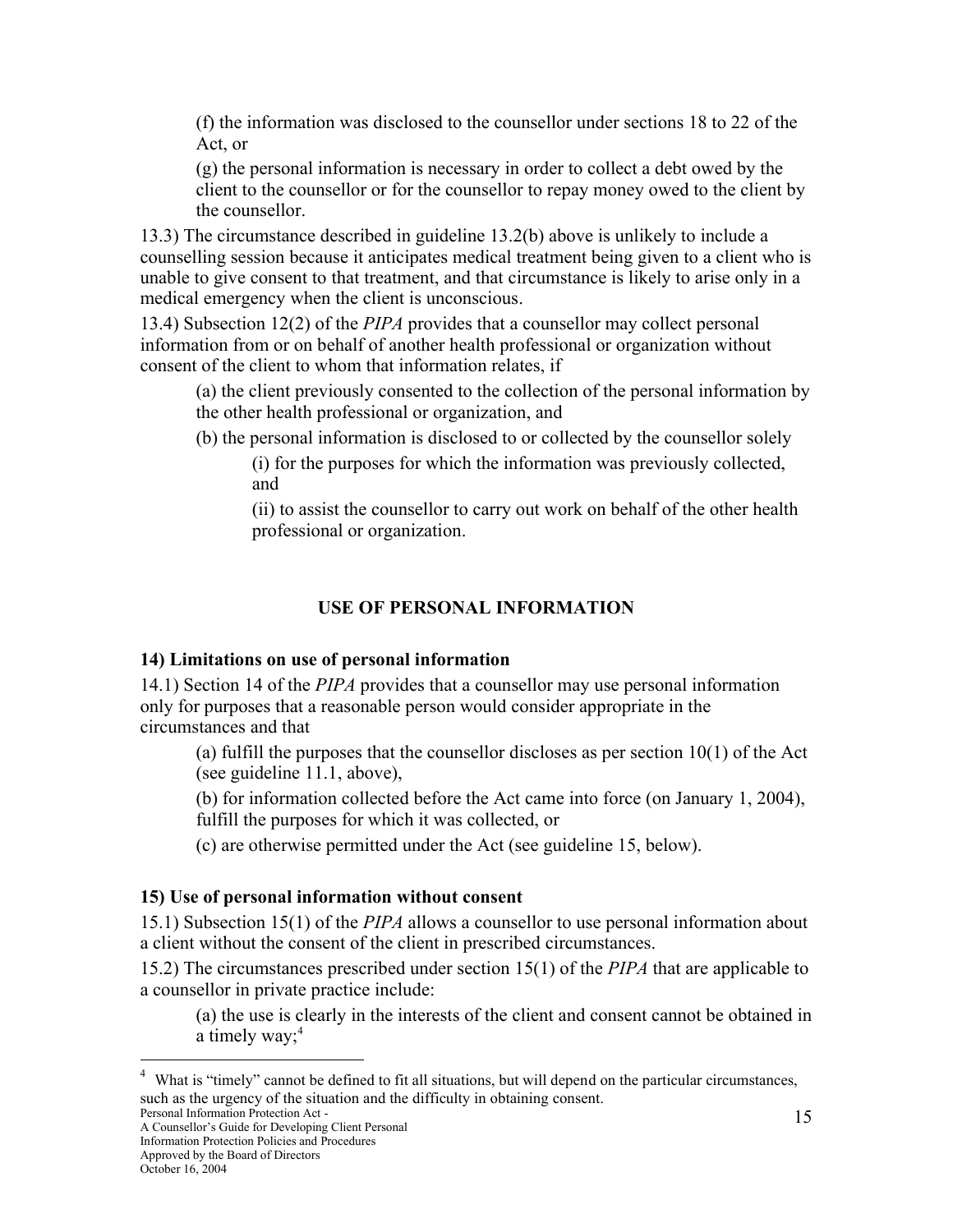(b) the use is necessary for the medical treatment of the client and the client does not have the legal capacity to give consent;

(c) the personal information is collected by observation at a performance, a sports meet or a similar event

(i) at which the client voluntarily appears, and

(ii) that is open to the public;

(d) the personal information is available to the public from a source prescribed by regulation;

(e) the use is required or authorized by law;

(f) the personal information was disclosed to the counsellor under sections 18 to 22 of the Act (see guidelines 17 to 21, below);

(g) the personal information is needed in order to collect a debt owed by the client to the counsellor or for the counsellor to repay money owed to the client by the counsellor;

(h) the use is necessary to respond to an emergency that threatens the life, health or security of the client or another individual.

15.3) The circumstance described in guideline 15.2(b) above is unlikely to include a counselling session because it anticipates medical treatment being given to a client who is unable to give consent to that treatment, and that circumstance is likely to arise only in a medical emergency when the client is unconscious.

15.4) A counsellor may use personal information collected from or on behalf of another health professional or organization without the consent of the client to whom that information relates, if

(a) the client consented to the use of the personal information by the other health professional or organization, and

(b) the personal information is used by the counsellor solely

(i) for the purposes for which the information was previously collected, and

(ii) to assist the counsellor to carry out work on behalf of the other health professional or organization.

## **DISCLOSURE OF PERSONAL INFORMATION**

#### **16) Limitations on disclosure of personal information**

16.1) Section 17 of the *PIPA* provides that a counsellor may disclose personal information only for purposes that a reasonable person would consider are appropriate in the circumstances and that

(a) fulfill the purposes that the counsellor discloses as per section 10(1) of the Act (see guideline 11.1, above),

(b) for information collected before the Act came into force, fulfill the purposes for which it was collected, or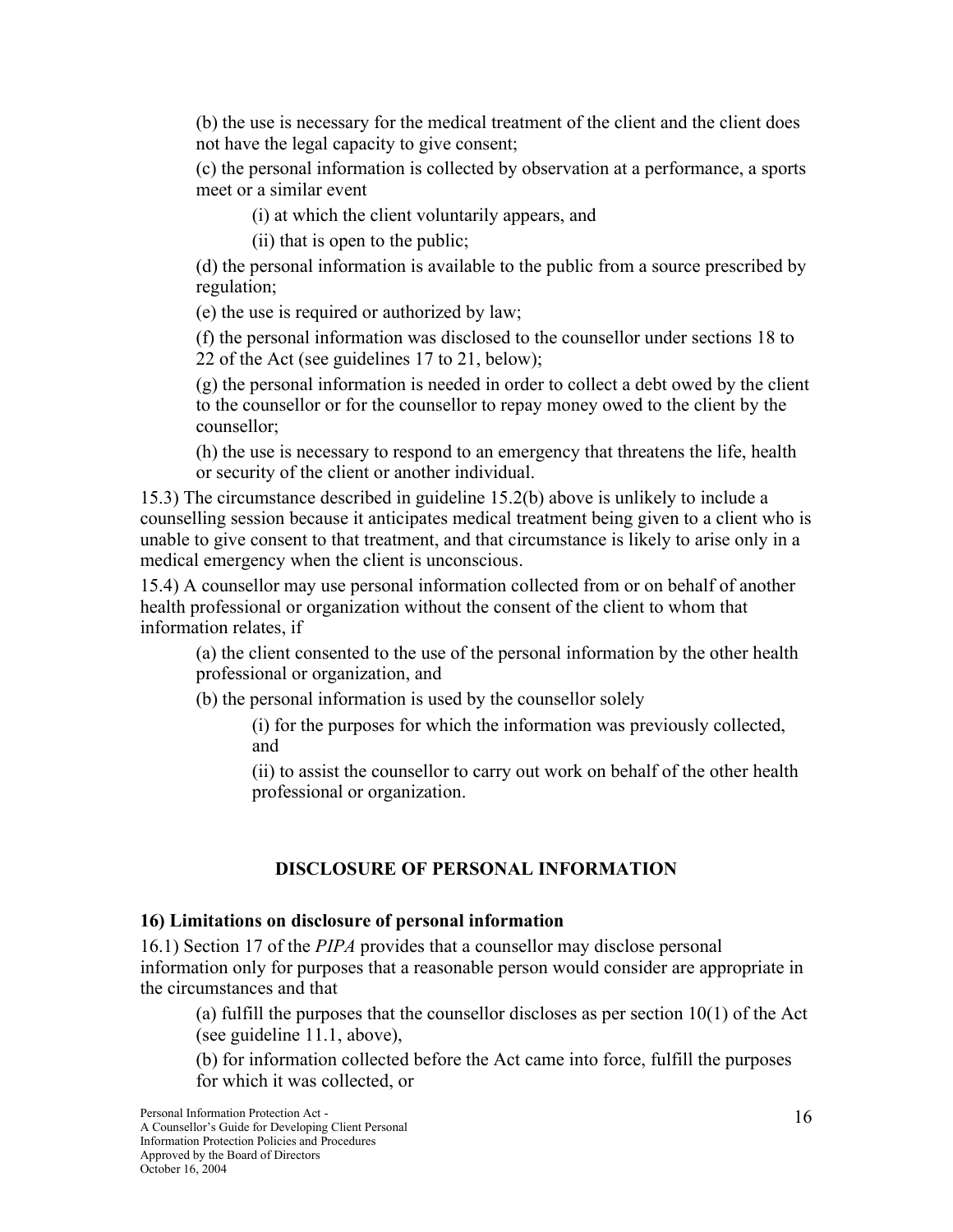(c) are otherwise permitted under the Act (see guideline 17, below).

#### **17) Disclosure of personal information without consent**

17.1) According to section 18(1) of the *PIPA*, a counsellor may only disclose personal information about a client without the consent of the client in prescribed circumstances.

17.2) The circumstances prescribed under section 18(1) of the *PIPA* that are applicable to a counsellor in private practice include:

(a) the disclosure is clearly in the interests of the client and consent cannot be obtained in a timely way,

(b) the disclosure is necessary for the medical treatment of the client and the client does not have the legal capacity to give consent,

(c) it is reasonable to expect that the disclosure with the consent of the client would compromise an investigation or proceeding and the disclosure is reasonable for purposes related to an investigation or a proceeding,

(d) the personal information is collected by observation at a performance, a sports meet or a similar event

(i) at which the client voluntarily appears, and

(ii) that is open to the public,

(e) the personal information is available to the public from a source prescribed by regulation,

(f) the disclosure is necessary in order to collect a debt owed by the client to the counsellor or for the counsellor to repay money owed to the client by the counsellor,

(g) the personal information is disclosed in accordance with a provision of a treaty that

(i) authorizes or requires its disclosure, and

(ii) is made under an enactment of British Columbia or Canada,

(h) the disclosure is for the purpose of complying with a subpoena, warrant or order issued or made by a court, person or body with jurisdiction to compel the production of personal information,

(i) the disclosure is to a public body or a law enforcement agency in Canada, concerning an offence under the laws of Canada or a province, to assist in an investigation, or in the making of a decision to undertake an investigation,

(i) to determine whether the offence has taken place, or

(ii) to prepare for the laying of a charge or the prosecution of the offence,

(j) there are reasonable grounds to believe that compelling circumstances exist that affect the health or safety of any individual<sup>5</sup> and if notice of disclosure is mailed to the last known address of the client to whom the personal information relates,

(k) the disclosure is for the purpose of contacting next of kin or a friend of an injured, ill or deceased individual,

A Counsellor's Guide for Developing Client Personal Information Protection Policies and Procedures

Personal Information Protection Act -

Approved by the Board of Directors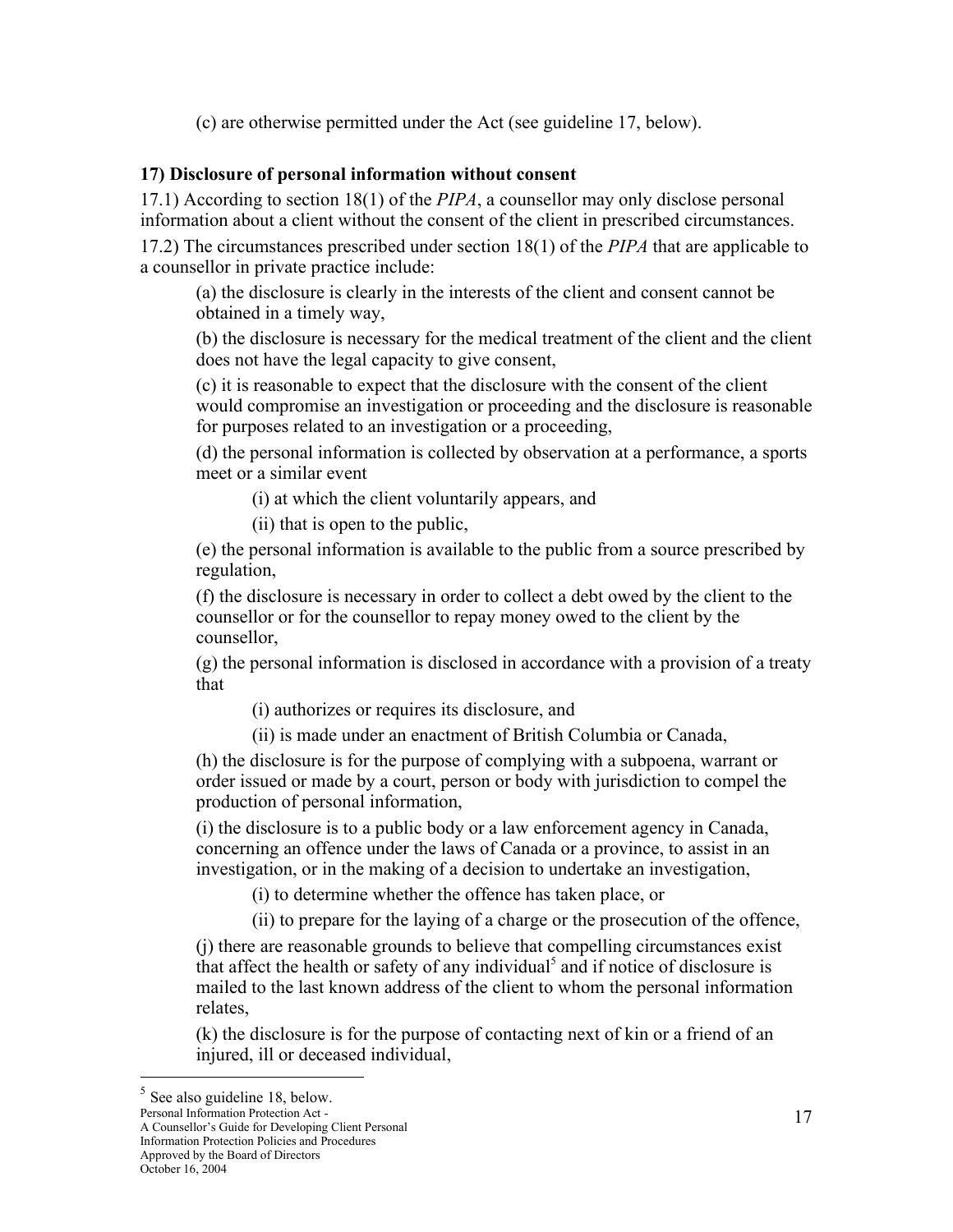(l) the disclosure is to a lawyer who is representing the counsellor in a civil or criminal proceeding,

(m) the disclosure is to an archival institution if the collection of the personal information is reasonable for research or archival purposes,

(n) the disclosure is required $6$  or authorized by law, or

(o) the disclosure is in accordance with sections 19 to 22 of the Act (see guidelines 19 to 21, below)

17.3) The circumstance described in guideline 17.2(b) above is unlikely to include a counselling session because it anticipates medical treatment being given to a client who is unable to give consent to that treatment, and that circumstance is likely to arise only in a medical emergency when the client is unconscious.

17.4) Subsection 18(2) of the *PIPA* allows a counsellor to disclose personal information to another health professional or organization without consent of the client to whom that information relates, if

(a) the client consented to the collection of the personal information by the counsellor, and

(b) the personal information is disclosed to the other health professional or organization solely

(i) for the purposes for which the information was previously collected, and

(ii) to assist the counsellor to carry out work on behalf of the other health professional or organization.

17.5) A counsellor may also disclose personal information to another health professional or organization without consent of the client to whom the information relates, if the counsellor was authorized by section 12(2) of the *PIPA* to collect the personal information from or on behalf of the other health professional or organization.

## **18) Warning foreseeable victims of a client's violence**

18.1) While the circumstance described in paragraph 18(1)(k) of the *PIPA* (see guideline 17.2(j), above) does not require a counsellor to give a warning, it does provide a statutory basis for the counsellor to later claim that a warning by way of a disclosure was justified and authorized in the circumstances.<sup>7</sup>

18.2) Once a counsellor gives a warning to the foreseeable victim of a client's violence or to the authorities, paragraph 18(1)(k) of the *PIPA* requires the counsellor to then notify the client by mail that a warning was given.

18.3) The content and timing of the warning notification to the client is not specified under the *PIPA*, but

<sup>&</sup>lt;sup>6</sup> See for example: Bryce, G. "Reporting Suspected Child Abuse or Neglect: An Exception to a Counsellor's Duty of Confidentiality", part 1 @ 11:2 Insights at 9-10 (Summer 1999), and part 2 @ 11:3 Insights at 10-11 (Winter 1999). This article is also posted at the BCACC website.<br><sup>7</sup> Ean a discussion a souncellars duty to warm as a Pruse G. "A Gouncellar's Duty

For a discussion a counsellors duty to warn, see Bryce, G. "A Counsellor's Duty to Warn Foreseeable Victims of a Client's Violence", 14:1 Insights at 10 to 12, & 25 (Spring 2002). This article is also posted at the BCACC website.

Personal Information Protection Act - A Counsellor's Guide for Developing Client Personal

Information Protection Policies and Procedures

Approved by the Board of Directors

October 16, 2004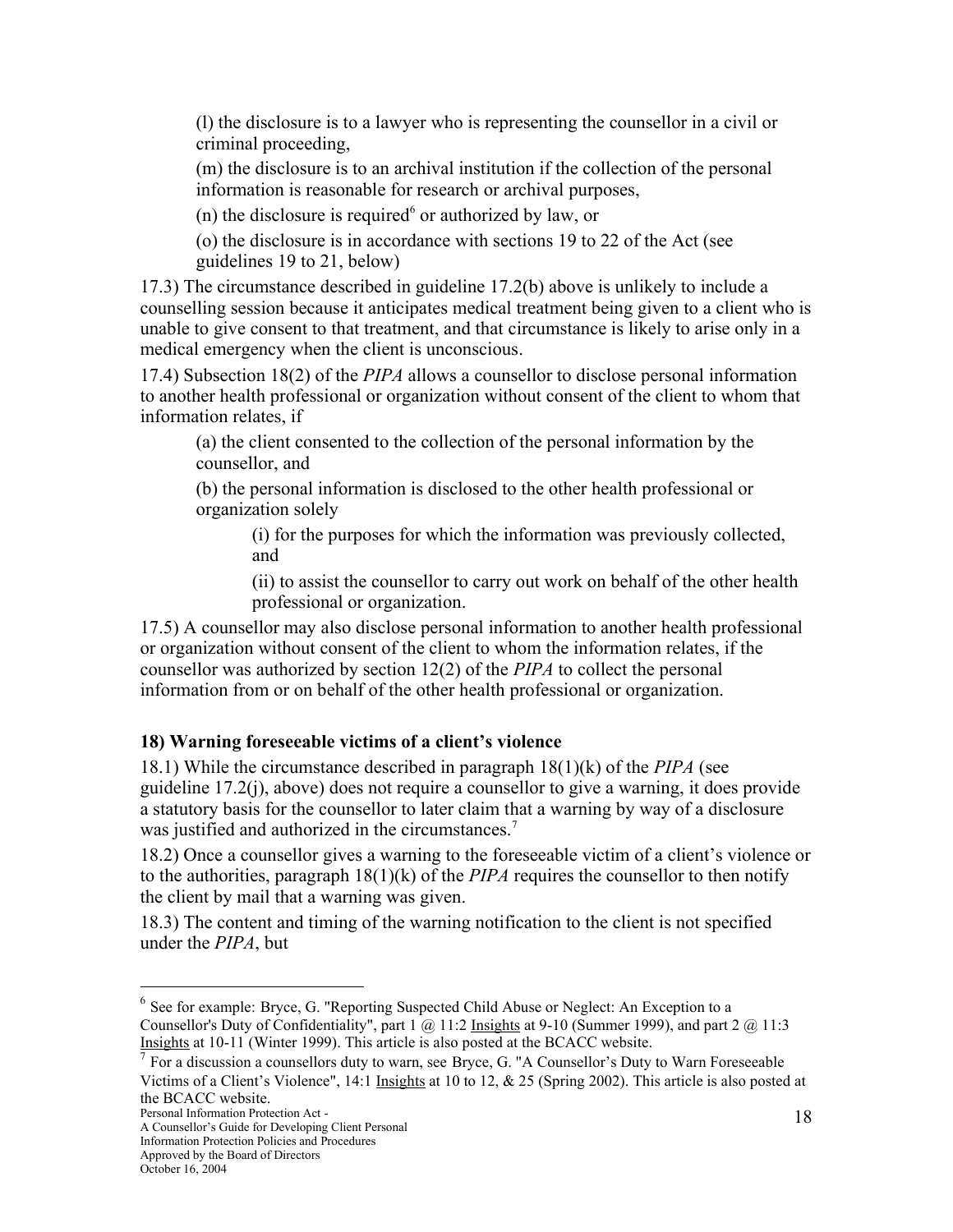(a) the minimum content of such a warning would require the counsellor to advise the client that a warning was given to either the potential victim(s) or the authorities pursuant to paragraph  $18(1)(k)$  of the Act, and

(b) depending on the circumstances, the counsellor should mail the notice within a week of when the warning was given.

18.4) If the counsellor believes that no notice should be given to the client that the counsellor acted pursuant to paragraph 18(1)(k) of the *PIPA* or that mailing such a notice should be delayed for more than one week, the counsellor should seek independent legal advice as to how to proceed in the particular circumstances.

#### **19) Transfer of personal information in the sale of a counsellor's business**

19.1) Subsection 20(1) of the *PIPA* defines the following terms, which also apply to this guideline:

"business transaction" to me the purchase, sale, lease, merger or amalgamation or any other type of acquisition, disposal or financing of a counsellor or a portion of a counsellor or of any of the business or assets of a counsellor;

"party" to me a person or another organization that proceeds with the business transaction.

19.2) Subsection 20(2) of the *PIPA* allows a counsellor to disclose personal information about his or her clients or employees without their consent, to a prospective party, if

(a) the personal information is necessary for the prospective party to determine whether to proceed with the business transaction, and

(b) the counsellor and prospective party have entered into an agreement that requires the prospective party to use or disclose the personal information solely for purposes related to the prospective business transaction.

19.3) If a counsellor proceeds with a business transaction, subsection 20(3) of the *PIPA* allows a counsellor to disclose, without consent, personal information of the client's clients and employees to a party on condition that

(a) the party must only use or disclose the personal information for the same purposes for which it was collected, used or disclosed by the counsellor,

(b) the disclosure is only of personal information that relates directly to the part of the counsellor or its business assets that is covered by the business transaction, and

(c) the clients or employees whose personal information is disclosed are notified by the counsellor that

(i) the business transaction has taken place, and

(ii) the personal information about them has been disclosed to the party.

19.4) Subsection 20(4) of the *PIPA* allows a prospective party to collect and use personal information without the consent of the of the client's clients and employees in the circumstances described in subsection 20(2) of the Act if the prospective party complies with the conditions applicable to that prospective party under that subsection.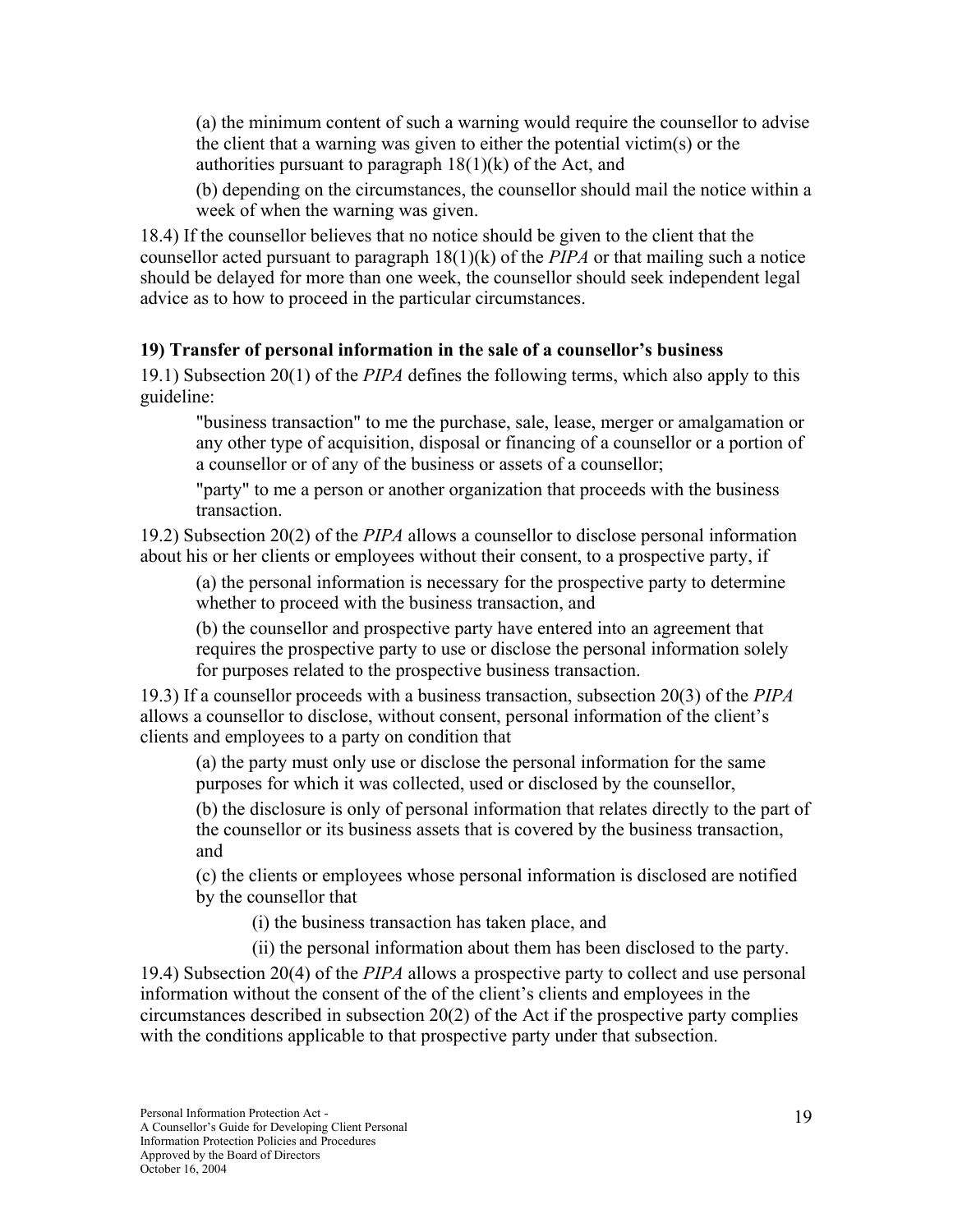19.5) Subsections 20(5), (6) and (8) of the *PIPA* places additional requirements on the person or organization who buys the counsellor's practice, depending on whether or not the transaction proceeds or is completed.

19.6) Subsection 20(7) of the *PIPA* states that section 20 of the Act does not authorize a counsellor to disclose personal information to a party or prospective party for purposes of a business transaction that does not involve substantial assets of the counsellor other than personal information.

#### **20) Disclosure for research or statistical purposes**

20.1) Subsection 21(1) of the *PIPA* allows a counsellor to disclose, without the consent of the client, personal information for a research purpose, including statistical research, but only if

(a) the research purpose cannot be accomplished unless the personal information is provided in a personally identifiable form,

(b) the disclosure is on condition that it will not be used to contact persons to ask them to participate in the research,

(c) linkage of the personal information to other information is not harmful to the clients identified by the personal information and the benefits to be derived from the linkage are clearly in the public interest,

(d) the counsellor to whom the personal information is to be disclosed has signed an agreement to comply with the following:

(i) the Act;

(ii) the policies and procedures relating to the confidentiality of personal information of the counsellor that collected the personal information;

(iii) security and confidentiality conditions;

(iv) a requirement to remove or destroy individual identifiers at the earliest reasonable opportunity;

(v) prohibition of any subsequent use or disclosure of that personal information in individually identifiable form without the express authorization of the counsellor that disclosed the personal information, and

(e) it is impracticable for the counsellor to seek the consent of the client for the disclosure.

20.2) A counsellor cannot disclose personal information for market research purposes without the expressed consent of the client, which is best documented in writing.

## **21) Disclosure for archival or historical purposes**

21.1) Section 22 of the *PIPA* allows a counsellor to disclose personal information for archival or historical purposes if

(a) a reasonable person would not consider the personal information to be too sensitive to the client to be disclosed at the proposed time,

(b) the disclosure is for historical research and is in accordance with section 21 of the Act,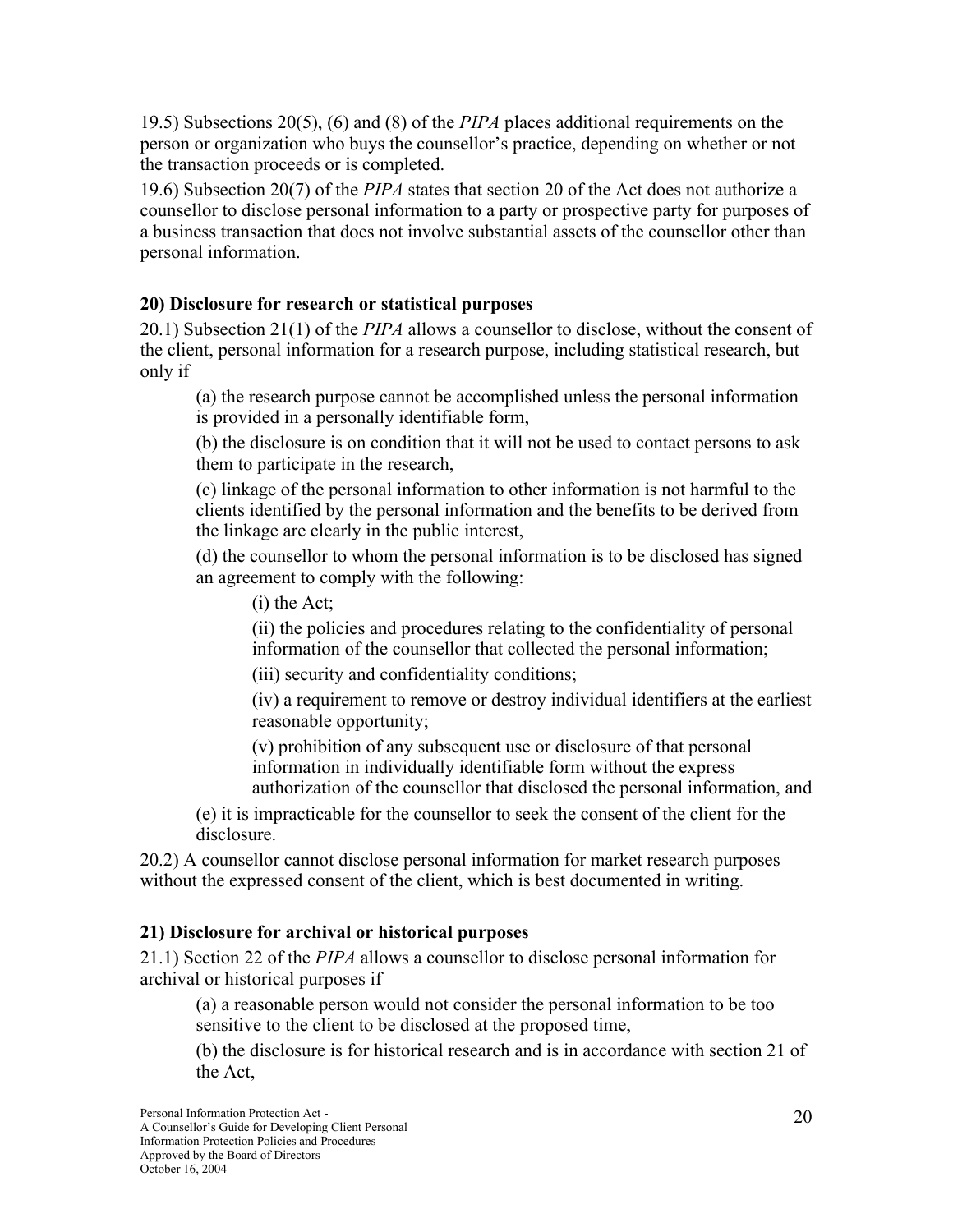(c) the information is about someone who has been dead for 20 or more years, or

(d) the information is in a record that has been in existence for 100 or more years.

## **ACCESS TO AND CORRECTION OF PERSONAL INFORMATION**

#### **22) Access to personal information**

22.1) Subsection 23(1) of the *PIPA* provides that on request of a client but subject to subsection 23(2) of the Act (as set out below), a counsellor must provide the client with the following:

(a) the client's personal information under the control of the counsellor;

(b) information about the ways in which the personal information referred to in paragraph (a) has been and is being used by the counsellor;

(c) the names of the clients and organizations to whom the personal information referred to in paragraph (a) has been disclosed by the counsellor.

22.2) According to subsection 23(3) of the *PIPA*, a counsellor is not required to disclose personal information under subsection (1) to a client in prescribed circumstances.

22.3) The circumstances prescribed under subsection 23(3) of the *PIPA* that are most applicable to a counsellor in private practice include:

(a) the personal information is protected by solicitor-client privilege;

(b) the disclosure of the personal information would reveal confidential commercial information that if disclosed, could, in the opinion of a reasonable person, harm the competitive position of the counsellor;

(c) the personal information was collected or created by a mediator or arbitrator in the conduct of a mediation or arbitration for which he or she was appointed to act

(i) under a collective agreement,

(ii) under an enactment, or

(iii) by a court.

22.4) Subsection 23(4) of the *PIPA* provides that counsellor must not disclose personal information under subsection 23(1) of the Act in the following circumstances:

(a) the disclosure could reasonably be expected to threaten the safety or physical or mental health of a client other than the client who made the request;

(b) the disclosure can reasonably be expected to cause immediate or grave harm to the safety or to the physical or mental health of the client who made the request: $8$ 

(c) the disclosure would reveal personal information about another individual;

 $8 \text{ For a discussion about when a causal or could deny the client access to clinical information if such.}$ access could cause harm to the client or others, see Bryce, G. "A Client's Right To Access Clinical Records" part  $1 \text{ (a)} 15:1$  Insights at  $13 \text{ \& } 14$ , and part  $2 \text{ (a)} 15:2$  Insights at  $12$ ,  $24 \text{ \& } 25$  (Spring and Summer of 2003). This article is also posted at the BCACC website.

Personal Information Protection Act -

A Counsellor's Guide for Developing Client Personal Information Protection Policies and Procedures

Approved by the Board of Directors

October 16, 2004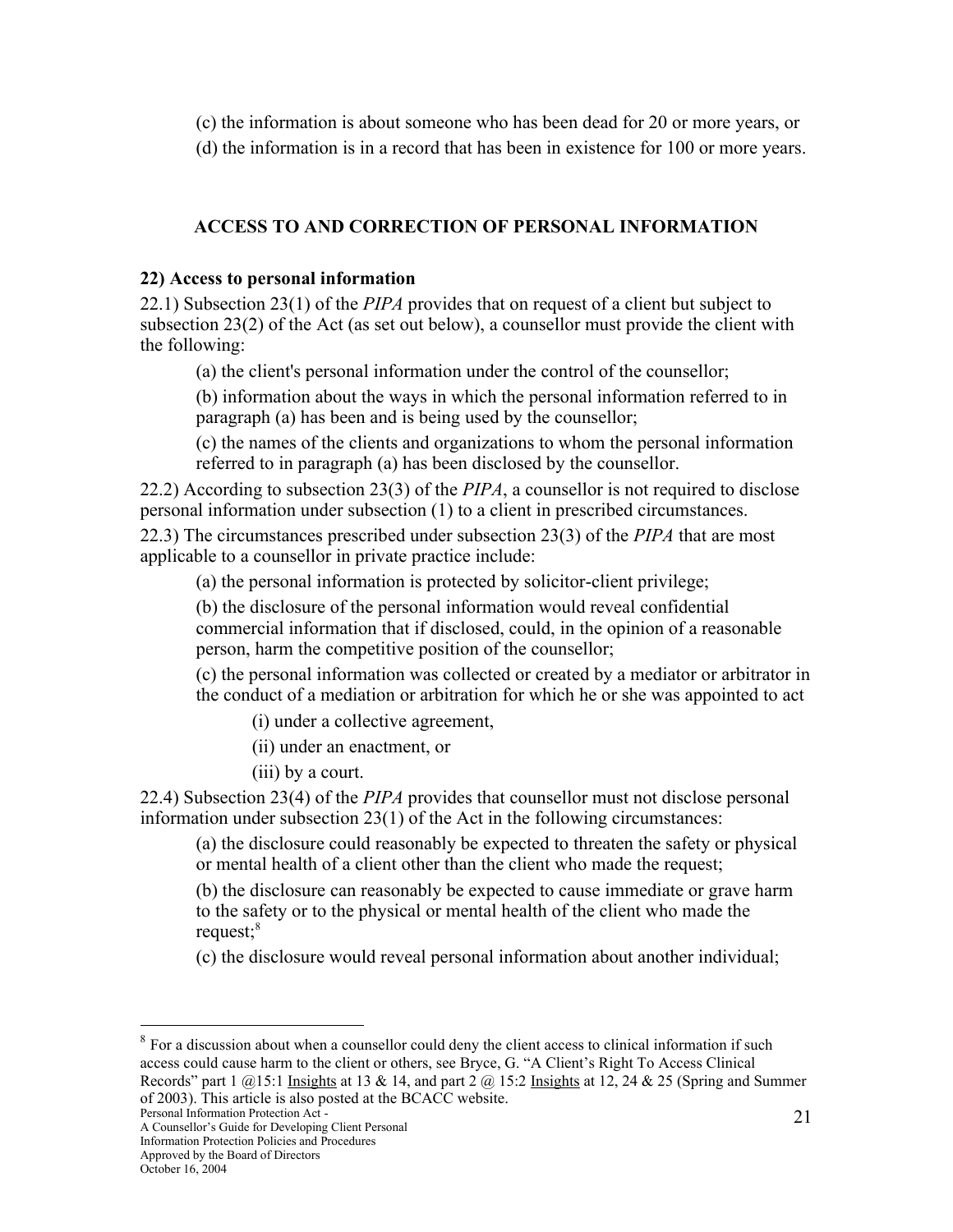(d) the disclosure would reveal the identity of a client who has provided personal information about another individual and the client providing the personal information does not consent to disclosure of his or her identity.

22.5) Subsection 23(5) of the *PIPA* provides that if a counsellor is able to remove or block-out information that is protected by solicitor-client privilege, confidential commercial information, or that could cause harm to the client or others, the counsellor must provide the client with access to the remaining personal information.

#### **23) Right to request correction of personal information**

23.1) Subsection 24(1) of the *PIPA* states that a client may request a counsellor to correct an error or omission in the personal information that is

- (a) about the client, and
- (b) under the control of the counsellor.

23.2) If a counsellor is satisfied on reasonable grounds that a client's correction request should be implemented, subsection 24(2) of the PIPA then requires a counsellor to

(a) correct the personal information as soon as reasonably possible, and

(b) send the corrected personal information to each organization to which the personal information was disclosed by the counsellor during the year before the date the correction was made.

23.3) If no correction is made under subsection 24(2) of the *PIPA*, the counsellor must annotate the personal information under his or her control with the correction that was requested by the client but not made by the counsellor.

23.4) When a counsellor is notified by another health professional or organization of a correction to personal information that professional or organization is acting on, the counsellor must correct the personal information under his or her control.

## **24) Requests for access or correction**

24.1) Section 26 of the *PIPA* states that a client may request a counsellor to provide access to that client's information under section 23 of the Act (see guideline 19, above) or to request a correction to that client's information under section 24 of the Act (see guideline 23, above).

24.2) Section 27 of the *PIPA* requires a client to make a request for access or correction by submitting a request in writing that provides sufficient detail to enable the counsellor, with a reasonable effort, to identify the client and the personal information or correction being sought.

24.3) When a client makes a request under section 27 of the *PIPA*, they are defined thereafter as an applicant (by section 25 of the Act).

24.4) If a counsellor cannot reasonably identify either the client or the information being requested or the correction being sought, the counsellor should so advise the applicant (see also guidelines 27.1 and 28.1, below).

#### **25) Duty to assist**

25.1) Section 28 of the *PIPA* states that a counsellor must make a reasonable effort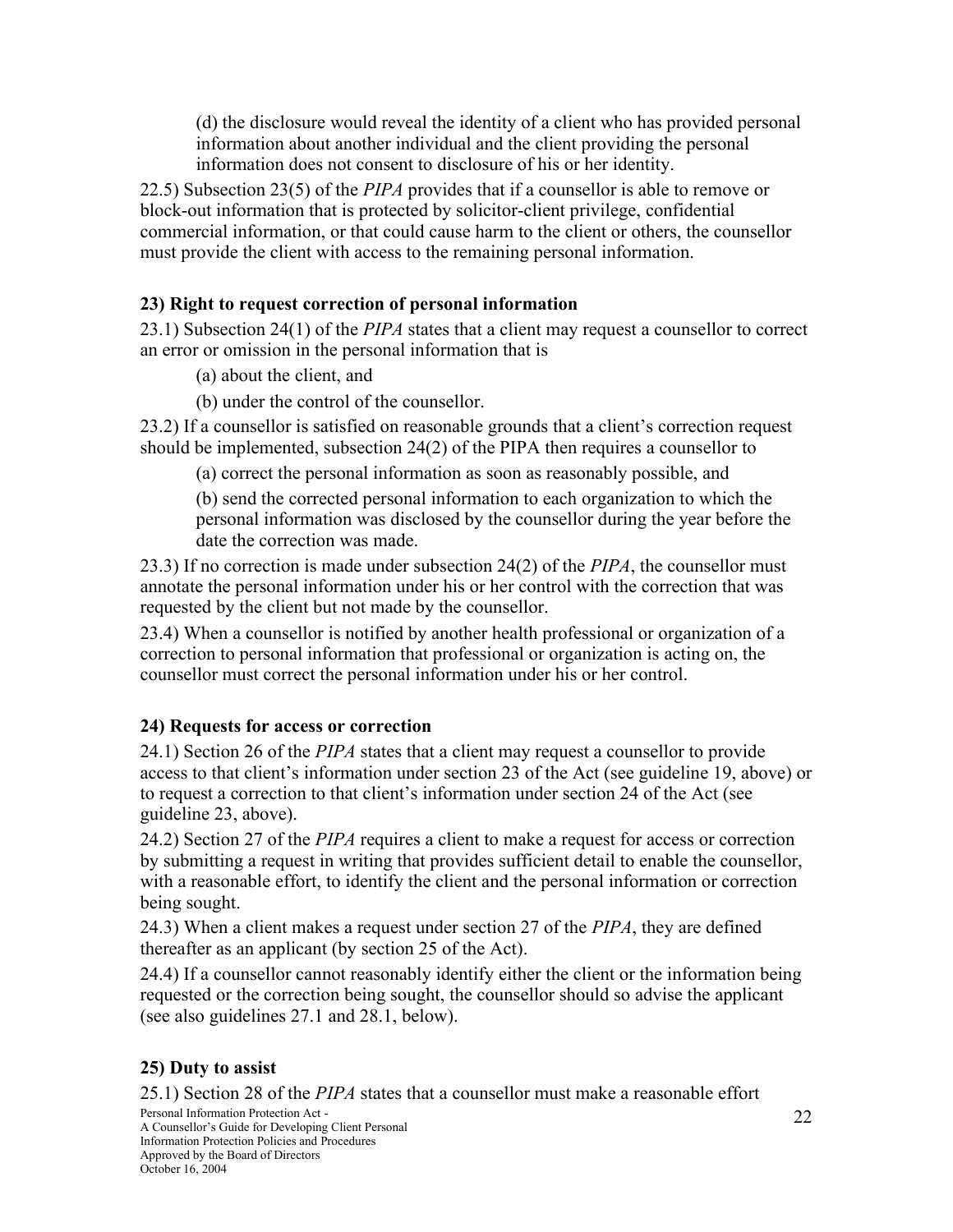(a) to assist an applicant (i.e. requesting client),

(b) to respond to an applicant's request as accurately and completely as reasonably possible, and

(c) unless one of the exceptions listed in subsections 23(3) or (4) of the Act applies (see guidelines 22.2 to 22.4, above), to provide the applicant with

(i) the requested personal information, or

(ii) if the requested personal information cannot be reasonably provided, with a reasonable opportunity to examine the personal information.

#### **26) Access by minors, their parents or guardians**

26.1) Subject to guidelines 22.3 and 22.4 (re: denial of access request), a counsellor must allow a client under 19 years of age access to his or her personal information where, in the opinion of the counsellor, the minor client is capable of understanding that information.

26.2) Except where authorized by the client, a counsellor must not provide access to the personal information of a client who is under 19 years of age to the guardian or parent of the minor client where that information was provided without the consent of a parent or guardian in accordance with the requirements of section 15 of the *Infants Act*. 9

#### **27) Time limit for response**

27.1) Subsection 29(1) of the *PIPA* states that a counsellor must respond to an applicant's request not later than

(a) 30 business days after receiving the applicant's request, or

(b) the end of an extended time period if the time period is extended under section 31 of the Act (see guideline 29, below).

27.2) According to subsections 29(2) and (3) of the *PIPA*, if

(a) a counsellor asks the Privacy Commissioner under section 37 of the Act for authorization to disregard a client's access or correction request, or

(b) an applicant asks the Commissioner under section 46 of the Act to review a fee estimate,

the 30 day time limit for responding to the client's request does not include the days between the date the request is made to the Commissioner through to the date the Commission makes a decision.

## **28) Content of a counsellor's response**

28.1) Subsection 30(1) of the *PIPA* states that, if a counsellor refuses access to all or part of the personal information requested by the applicant, the counsellor must tell the applicant in the response

(a) the reasons for the refusal and the provision of the Act on which the refusal is based (see for example, guidelines 22.2 to 22.4, above),

A Counsellor's Guide for Developing Client Personal

Personal Information Protection Act - 9 For a discussion on consent by children under the age of 19, see guideline 5.2, above.

Information Protection Policies and Procedures Approved by the Board of Directors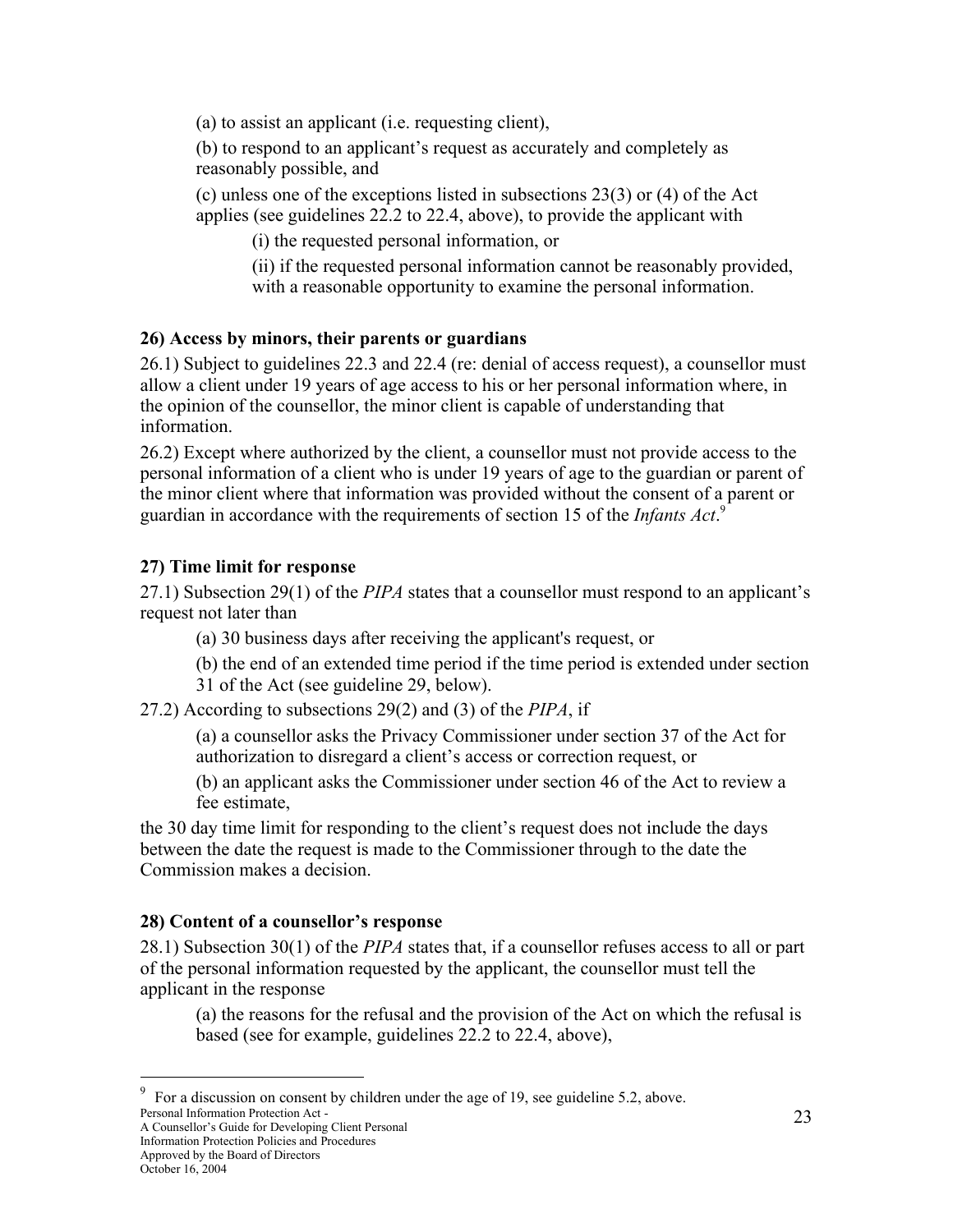(b) that the applicant may ask for a review of the counsellor's decision by the Privacy Commissioner under section 47 of the Act within 30 days of being notified of the refusal.

SUGGESTED WORDING*: In response to your request of [DATE?], this is to advise you that I am refusing your request for access to your personal information because [GIVE REASON(S)], pursuant to section [CITE CORRECT NUMBER] of the* Personal Information Protection Act*. Under section 47 of the Act, you are entitled to appeal this decision to the Privacy Commissioner within 30 days of being notified of this refusal by writing to Office of the Information and Privacy Commissioner for BC, PO Box 9038, Stn. Prov. Govt., Victoria, B.C. V8W 9A4.* 

#### **29) Extending the time limit for response**

29.1) Under subsection 31(1) of the *PIPA*, a counsellor may extend the time for responding to a client's request for up to an additional 30 days if

(a) the applicant does not give enough detail to enable the counsellor to identify the personal information requested,

(b) a large amount of personal information is requested or must be searched and meeting the time limit would unreasonably interfere with the operations of the counsellor's practice, or

(c) more time is needed to consult with another health professional, organization or public body before the counsellor is able to decide whether or not to give the applicant access to a requested document.

29.2) Subsection 31(1) of the *PIPA* also allows a counsellor to apply to the Privacy Commissioner to request an extension period that is longer than the 30 day automatic extension.

29.3) If a counsellor extends the 30 day response time, subsection 31(2) of the *PIPA* requires the counsellor to then tell the applicant

(a) the reason for the extension,

(b) the time when a response from the counsellor can be expected, and

(c) the right of the applicant to complain about the extension and request that an order be made by the Commissioner under paragraph 52(3)(b) of the Act.

SUGGESTED WORDING: *In response to your request of [DATE?] for access to your personal information, this is to advise you that I am extending the date that I will respond to your request by no more than an additional 30 days, because [GIVE REASON(S)]. You can expect a response from me by [DATE?]. Under section 52(3)(a) of the Act, you are entitled to appeal this decision to the Privacy Commissioner by writing to Office of the Information and Privacy Commissioner for BC, PO Box 9038, Stn. Prov. Govt., Victoria, B.C. V8W 9A4.*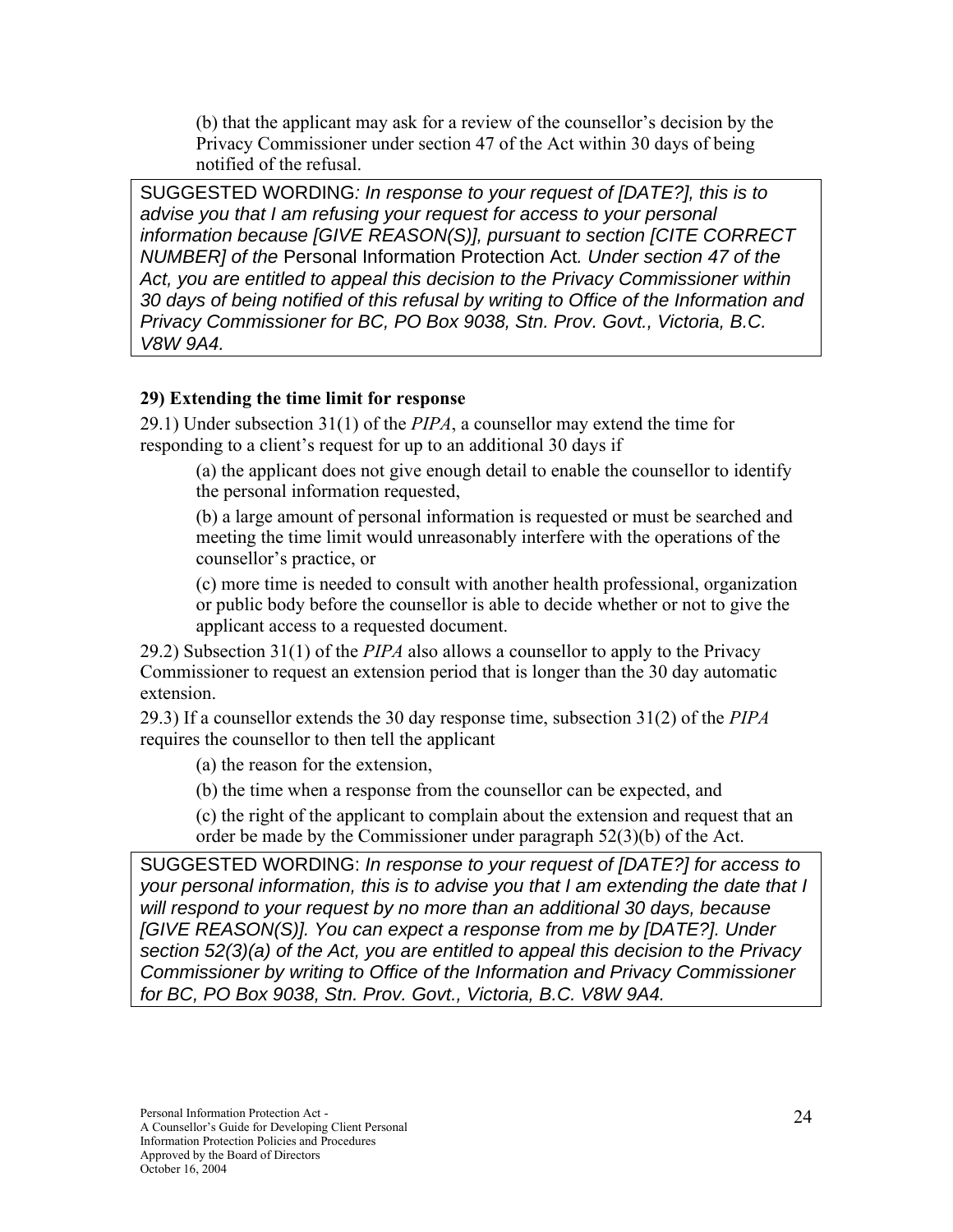### **30) Fees**

30.1) Section 32(2) of the *PIPA* states that a counsellor may charge a client who makes a request for access under section 23 of the Act a minimal fee for access to the client's personal information.

30.2) As the *PIPA* does not permit a counsellor to charge a client a fee for responding to a correction request, a counsellor may not charge a client a fee to correct personal information. In most cases, the access fee should cover the counsellor's cost associated with any subsequent request to correct personal information.

30.3) Appendix A sets out the schedule of recommended fees that a counsellor may charge a client for specified services in providing the client access to or a copy of the client's personal information.

30.4) A counsellor may add or subtract services to this schedule, or adopt or amend these fees so long as the fees are reasonable.

30.5) A schedule of fees should be incorporated into the counsellor's policies and procedures, and brought to the attention of a client who is requesting access to or a copy of personal information.

#### **31) Estimate and pre-payment of access fees**

31.1) If a counsellor charges a client an access fee, section 32(3) of the *PIPA* states that the counsellor

(a) must give the applicant a written estimate of the fee before providing access, and

(b) may require the applicant to pay a deposit for all or part of the fee.

31.2) For example, if the counsellor has to pay to have the client's information returned from a file storage facility or to print-out a hard copy of a client's information stored in an electronic form, the counsellor should advise the client of those costs before proceeding.

31.3) If the client does not want to pay the counsellor's reasonable costs or to pay a deposit, the counsellor can refuse to proceed further and should so advise the client in accordance with guideline 28.1.

SUGGESTED WORDING: *Pursuant to section 32(3) of the PIPA, I estimate that the fee I am entitled to charge you for accessing your personal information will be [AMOUNT?]. Before I initiate the process to provide you with the requested access, I am entitled to require that you to pay to me a deposit for all or part of this fee. Therefore, please provide to me the amount of [AMOUNT?] as a deposit for this access fee. (Any remaining amount will be charged to you after you have accessed your personal information.) Please make your cheque payable to [NAME?] and do not postdate it. If I do not receive this authorized deposit within 30 days of this notice, I will conclude that you have abandoned your request for access to your personal information.*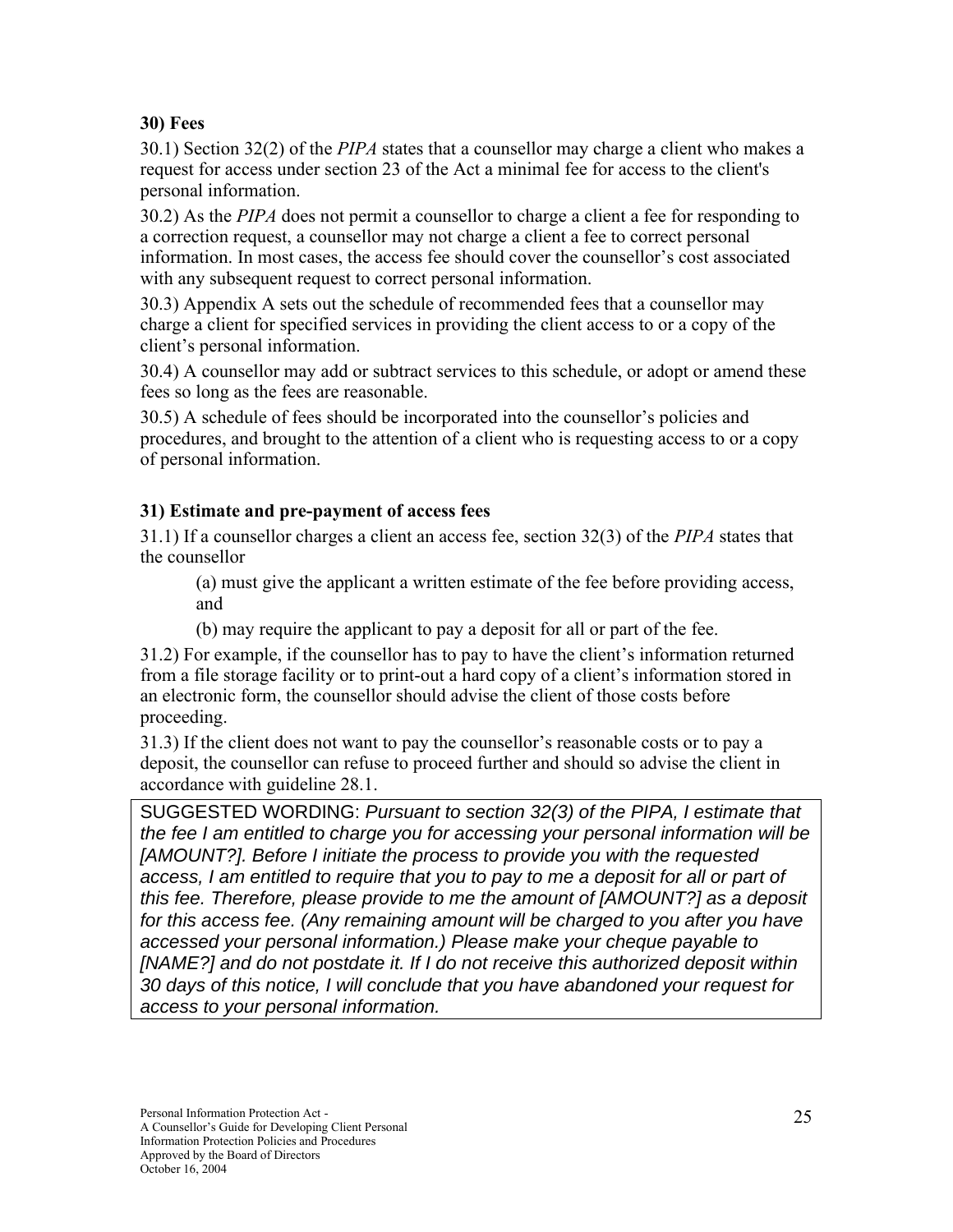## **CARE OF PERSONAL INFORMATION**

#### **32) Accuracy of personal information**

32.1) Section 33 of the *PIPA* requires a counsellor to make a reasonable effort to ensure that personal information about a client that is collected by or on behalf of the counsellor is accurate and complete, if the personal information

(a) is likely to be used by the counsellor to make a decision that affects the client to whom the personal information relates, or

(b) is likely to be disclosed by the counsellor to another health professional or organization.

#### **33) Protection of personal information**

33.1) Section 34 of the *PIPA* requires a counsellor to protect personal information in the counsellor's custody or under his or her control by making reasonable security arrangements to prevent unauthorized access, collection, use, disclosure, copying, modification or disposal or similar risks.

33.2) To meet the requirements of section 34 of the *PIPA*, a counsellor should apply the following suggestions that are most applicable to his or her clinical practice:

(a) an area or room where a client's personal information is stored should be locked or physically secured in some fashion so as to prevent unauthorized access;

(b) filing cabinets should be locked;

(c) only authorized persons should be permitted access to an area or room where a client's personal information is stored or where a fax machine is located;

(d) the counsellor should maintain control over the storage, availability and use of all computer storage media (disks, tapes etc.), including back-up systems;

(e) all access keys, cards, passwords etc., to computer systems or networks should be physically secure or subject to well-defined and strictly enforced security procedures, and passwords should be changed frequently and at irregular intervals;

(f) only authorized personnel should have access to documentation about installations and computer systems;

(g) terminals and personal computers used for entering or manipulating personal information should be positioned so that they cannot be seen by unauthorized personnel;

(h) software programs should automatically blank the screen if the computer remains unused for a set period;

(i) ensure that any computer interface with the internet or another computer does not increase the risk of unauthorized access to client personal information stored on that computer;

(j) precautions should be taken to protect paper records and computer equipment and data from fire, deterioration and other hazards.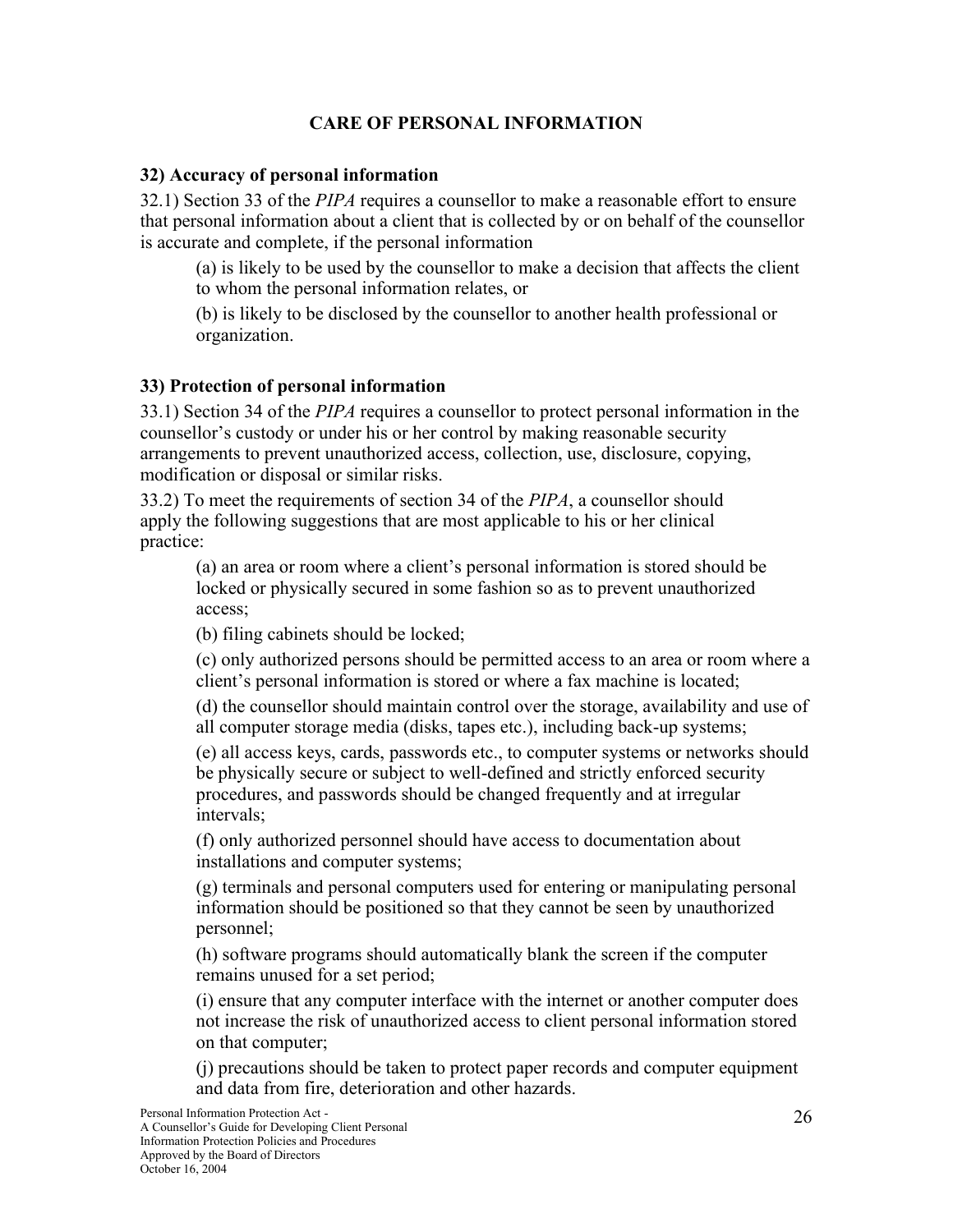33.3) If the counsellor uses an off-site storage facility or has hired a company or individual to process, store or dispose of a client's personal information, the counsellor must ensure that the contract for this service requires that the facility, company or individual will

(a) comply with the *PIPA* and ensure the confidentiality of the personal information during the process, storage or disposal, and

(b) immediately advise the counsellor of any event that could compromise or has compromised the confidentiality or security of the personal information.

33.4) Counsellors should read *Review of the Storage and Disposal of Health Care Records* (1995), prepared by Dr. Shaun Peck, Office of the Provincial Health Officer, Ministry of Health Planning/Services.

## **34) Remedying a breach of security**

34.1) A counsellor must take appropriate measures to remedy any unauthorized access, use, disclosure or disposal of personal information as soon as possible after the breach is discovered, including but not limited to

(a) taking steps to recover the personal information or to ensure its disposal if it cannot be recovered,

(b) taking steps to ensure that any remaining personal information is secured,

(c) notifying

(i) anyone affected by the unauthorized access including clients and other health care providers,

(ii) the BCACC, and

(iii) law enforcement officials, where criminal action may have contributed to the unauthorized action, and

(d) modifying existing security arrangements to prevent a re-occurrence of the unauthorized access.

## **35) Retaining personal information**

35.1) Subsection 35(1) of the *PIPA* states that if a counsellor uses a client's personal information to make a decision that directly affects that client, the counsellor must retain that information for at least one year after using it so that the client has a reasonable opportunity to obtain access to it.

35.2) While the *PIPA* sets one year as the minimum retention period, a counsellor should retain an adult client's personal information for at least seven years from the date of the last recorded entry or seven years from the date a minor client turns 19 years of age.

## **36) Destruction of documents**

36.1) Subsection 35(2) of the *PIPA* requires a counsellor to destroy documents containing a client's personal information, or remove the means by which the personal information can be associated with that client, as soon as it is reasonable to assume that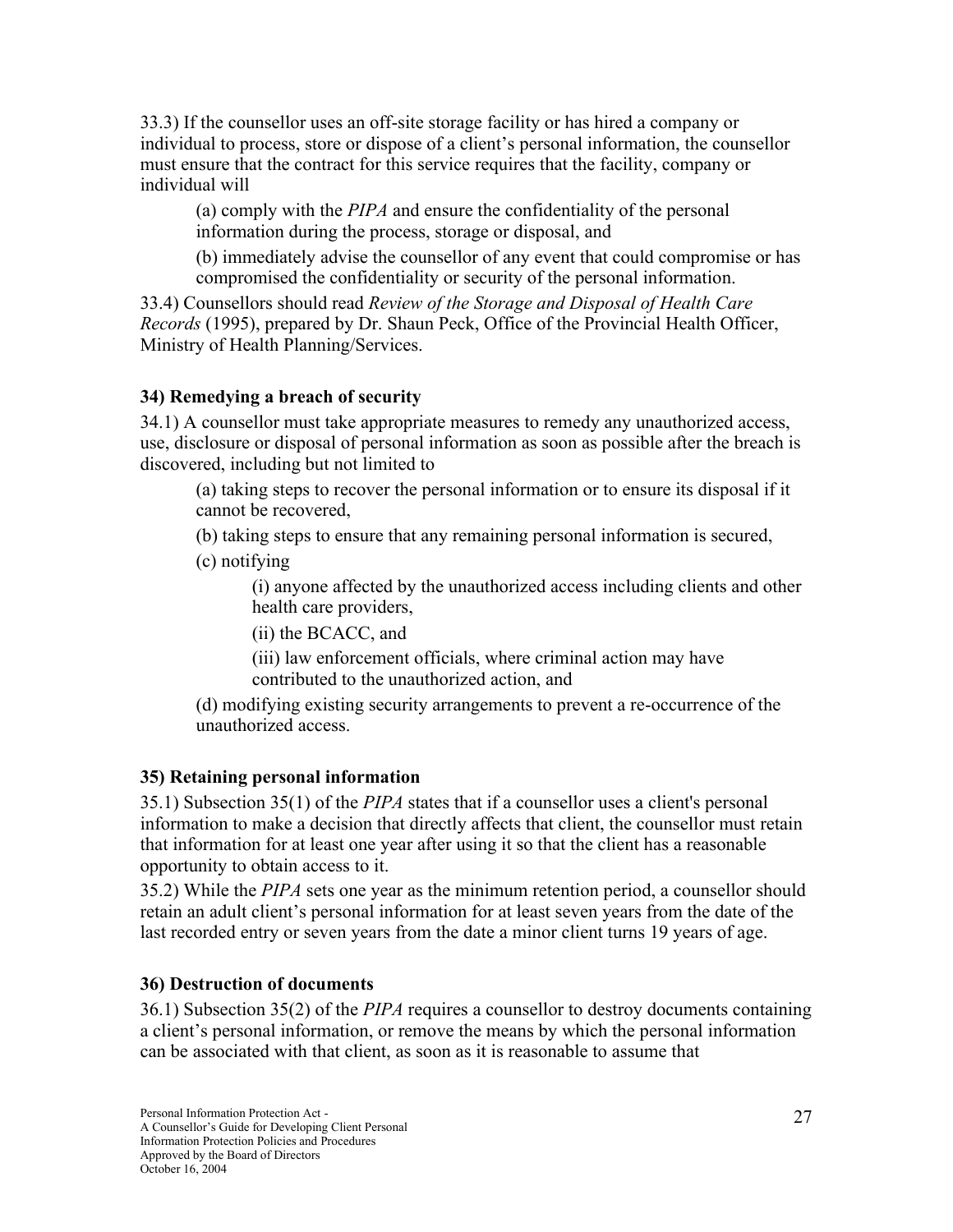(a) the purpose for which that personal information was collected is no longer being served by retention of the personal information, and

(b) retention is no longer necessary for legal or business purposes.

36.2) If a counsellor is not sure when he or she should destroy a destroy documents containing a client's personal information, the counsellor should seek independent legal advice.

#### **37) Methods of destruction**

37.1) The *PIPA* does not specify the method that a counsellor must employ to destroy a document containing a client's personal information, but the following are methods that a counsellor should consider:

(a) destroying a physical record by using a shredder or by complete burning,

(b) erasing information recorded or stored by electronic methods on tapes, disks or cassettes in a manner that ensures that the information cannot be reconstructed,

(c) sending or returning the record to the client the information pertains to, or

(d) returning the record to the other professional or organization who collected the information.

## **38) Counsellor ceasing to practice**

38.1) A counsellor who ceases to practise for any reason must

- (a) dispose of personal information in accordance with this part,
- (b) notify the BCACC, and

(c) provide the Association with a written summary of the steps he or she has taken to dispose of the personal information in compliance with the Act.

38.2) A counsellor must make appropriate arrangements to ensure that, in the event that the counsellor dies or becomes unable to practise for any reason and is unable to dispose of the personal information, the personal information will be safely and securely transferred to another counsellor.<sup>10</sup>

38.3) If a trustee is not named in counsellor's will, or if the named trustee is unwilling or unable to arrange for the transfer or disposal of documents that contain client personal information, the BCACC Board of Directors may appoint a counsellor to arrange for the transfer or disposal of the counsellor's documents that contain client personal information, either at the expense of the counsellor's estate or as the Directors may otherwise decide.

38.4) A counsellor who receives personal information transferred in accordance with this guideline, must notify the client(s) concerned of the transfer.

Personal Information Protection Act - A Counsellor's Guide for Developing Client Personal

Information Protection Policies and Procedures Approved by the Board of Directors

<sup>&</sup>lt;sup>10</sup> See also: Bryce, G. "What Should I Do When I Retire?", 13(1) Insights at 12 (Spring 2001). This article is also posted at the BCACC website.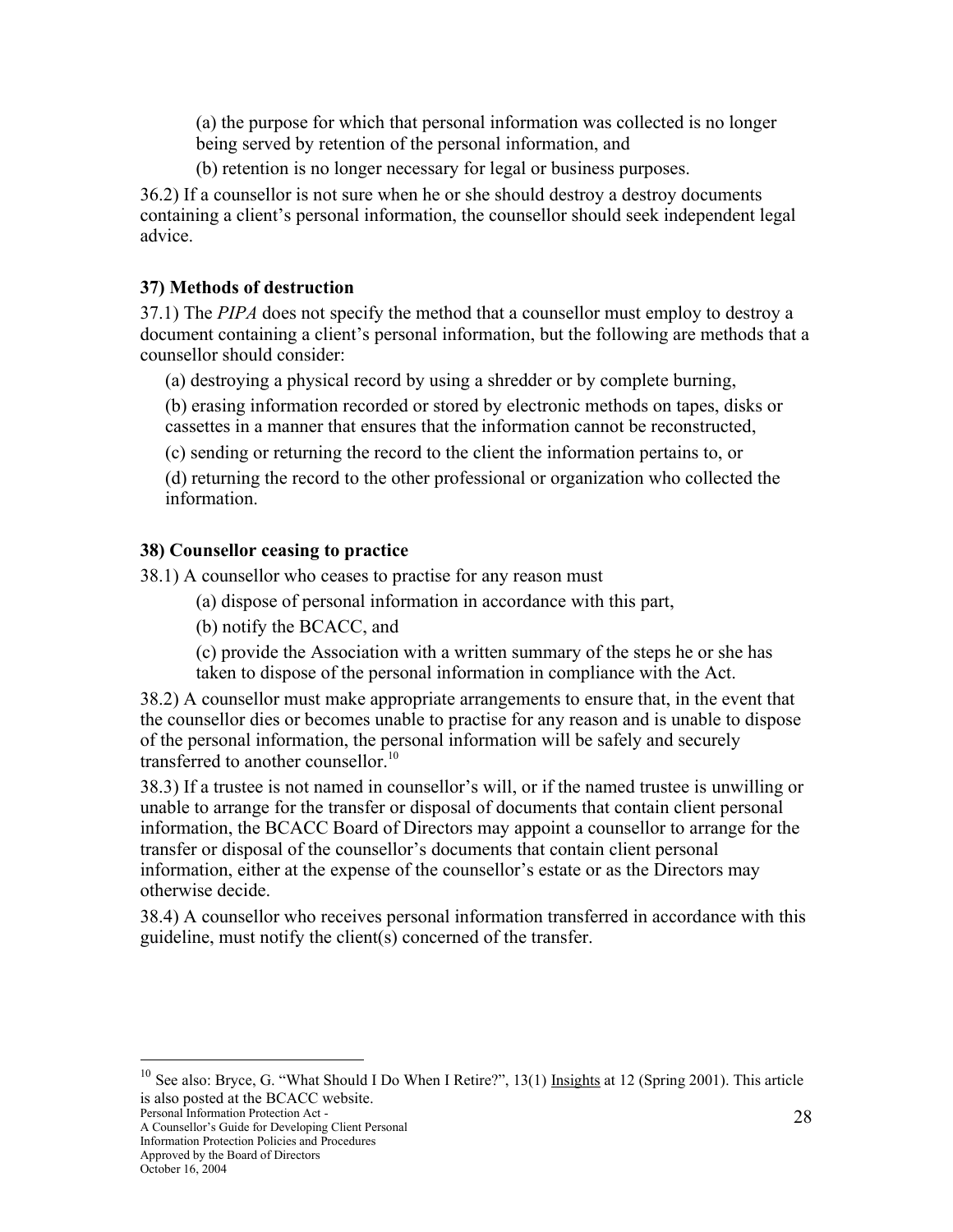## **COMPLAINTS**

#### **39) Responding to complaints**

39.1) Paragraph 5(b) of the *PIPA* provides that if a client has a concern regarding the way a counsellor collects, uses or discloses that client's personal information, the client may express that complaint in writing or in person to the counsellor at the mailing address or by phone or fax (as noted in guideline 1.1, above).

39.2) On receipt of a complaint, the counsellor should make every reasonable effort to respond to and resolve the client's concern as permitted by law and, if requested by the client, provide a written explanation concerning the counsellors actions, and do so within 30 days of receipt of the complaint.

#### **40) Complaints under BCACC Bylaws**

40.1) A written explanation to a client given under guideline 39.2 must provide the client with details as to the client's right to file a formal complaint against the counsellor pursuant to the bylaws of the BCACC, as well as a mailing address for the Association, if the client is not satisfied with the counsellor's explanation.

SUGGESTED WORDING*: If you are not satisfied with the explanation that I have provided to you in this reply, you are entitled under the bylaws of my professional association to file a complaint against me. Your written complaint can be mailed to the BC Association of Clinical Counsellors (attention: Chair, Inquiry Committee), #14 - 2544 Dunlevy Street, Victoria, British Columbia V8R 5Z2. The BCACC policies and procedures regarding the investigation and resolution of complaints are posted at the Association's website (www.bc-counsellors.org) or can be obtained by contacting the Victoria office by mail.* 

## **41) Complaints under the PIPA**

41.1) Subsection 46(2) of the *PIPA* allows a client to also file a complaint against a counsellor to the Privacy Commissioner.

41.2) If the client has also filed a complaint against the counsellor with the BCACC, the Commissioner will generally defer to or delay acting on such a complaint until the client advises the Commissioner that he or she has completed the Association's complaint investigation and resolution process and remains unsatisfied with the outcome.

41.3) If the client could have filed a complaint against the counsellor with the BCACC but did not do so prior to filing a complaint with the Privacy Commissioner, the Commissioner may also defer to or delay acting on such a complaint until the client advises the Commissioner that he or she has completed the Association's complaint investigation and resolution process and remains unsatisfied with the outcome.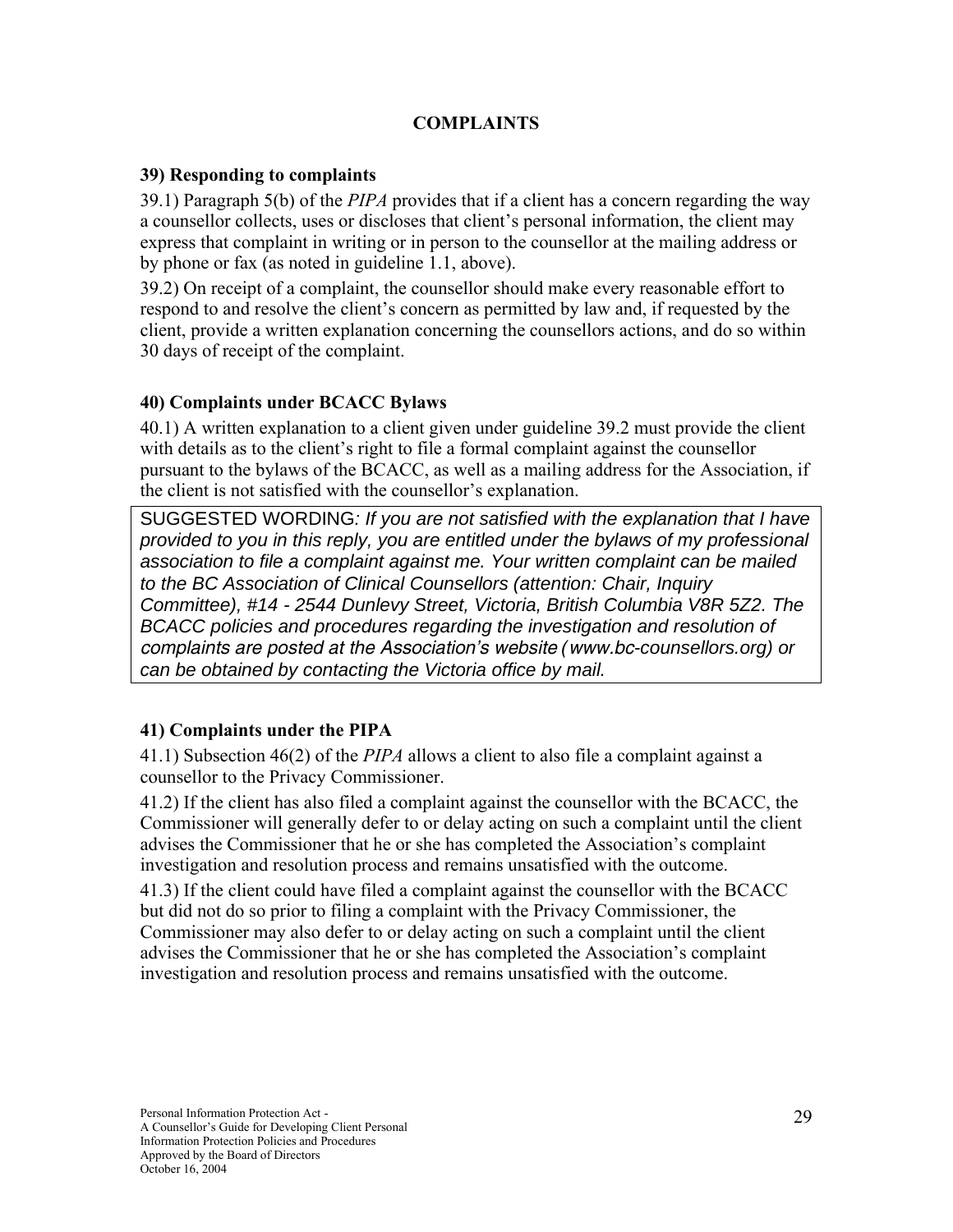#### **PROTECTION OF EMPLOYEES**

#### **42) Protection of employees**

42.1) Section 54 of the PIPA states that a counsellor must not dismiss, suspend, demote, discipline, harass or otherwise disadvantage an employee of the counsellor, or deny that employee a benefit, because

(a) the employee, acting in good faith and on the basis of reasonable belief, has disclosed to the commissioner that the counsellor or any other person has contravened or is about to contravene the Act,

(b) the employee, acting in good faith and on the basis of reasonable belief, has done or stated an intention of doing anything that is required to be done in order to avoid having any person contravene the Act,

(c) the employee, acting in good faith and on the basis of reasonable belief, has refused to do or stated an intention of refusing to do anything that is in contravention of the Act, or

(d) the counsellor believes that an employee will do anything described in paragraph  $(a)$ ,  $(b)$  or  $(c)$ .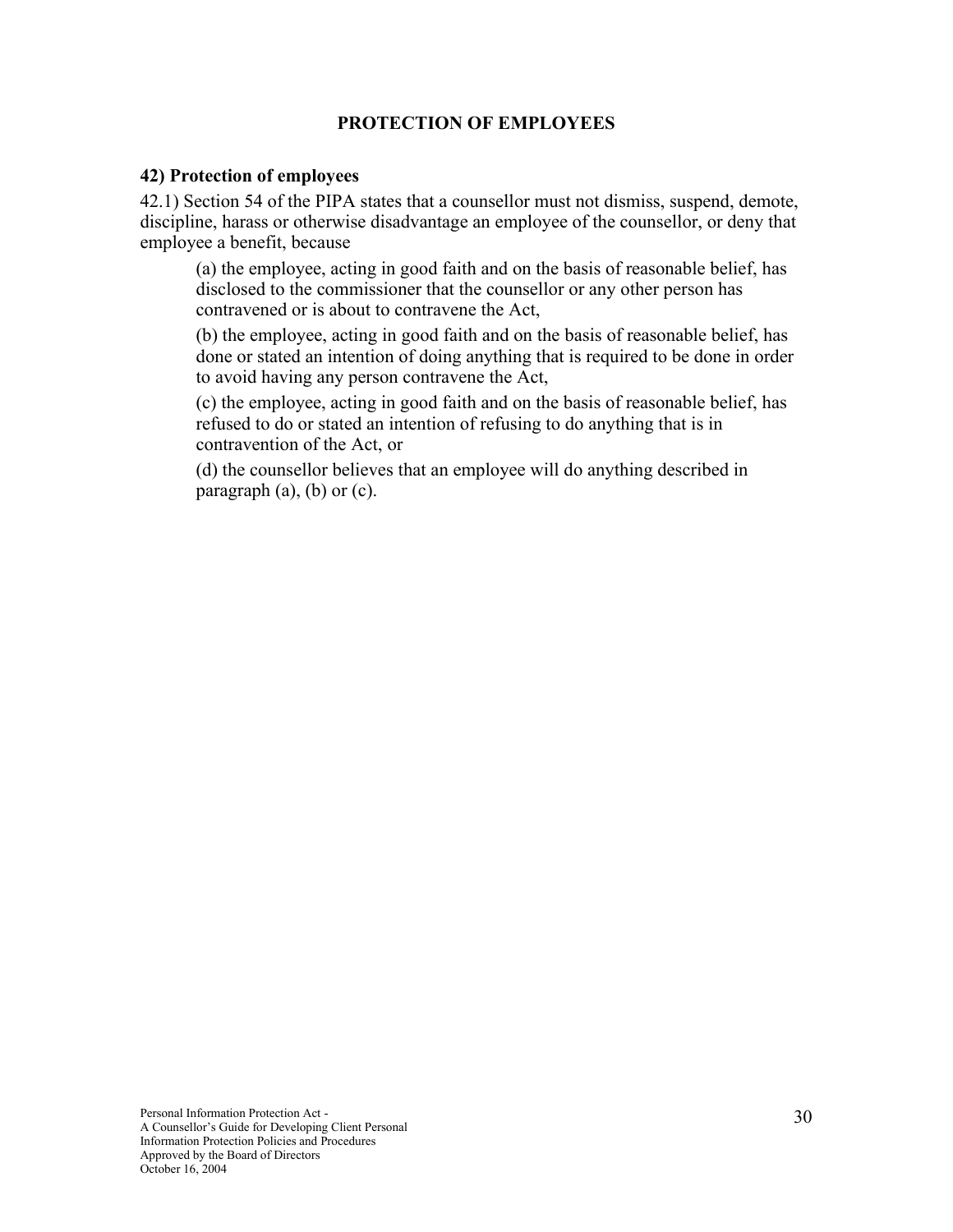#### **PART TWO – MODEL PIPA POLICIES AND PROCEDURES**

*FULL LEGAL NAME OF COUNSELLOR TITLE (if applicable) NAME OF BUSINESS (if applicable) MAILING ADDRESS (mandatory) PHONE NUMBER (mandatory) FAX NUMBER (optional) EMAIL (optional)*

#### **Accountability**

- 1. The counsellor named above is responsible for compliance with the *Personal Information Protection Act* and has adopted these policies and procedures in support of that legislation, including a complaint process.
- 2. The counsellor will comply with these policies and procedures and, in doing so, the counsellor will consider what a reasonable person would consider appropriate in similar circumstances.
- 3. The counsellor is responsible for all personal information under the counsellor's control, including personal information that is not in the counsellor's custody, such as personal information that may have been transferred to another professional or organization for review or processing.

Identify the purpose

- 4. Before or at the time personal information is collected, the counsellor will identify to the client the purpose(s) for which personal information is needed and how it will be used and disclosed.
- 5. The counsellor will ensure that the collection of personal information is necessary to fulfill the purpose(s) identified and that the purpose(s) is limited to what a reasonable person would consider appropriate in the circumstances.
- 6. The counsellor will inform the client either verbally or in writing, before or at the time of collection why the personal information is needed and how it will be used, and will answer the client's questions about the collection of personal information.
- 7. When using a client's personal information that has already been collected for a new purpose not previously identified, the counsellor will inform the client of the new purpose and obtain consent prior to its use.

#### Obtaining consent

- 8. The counsellor will obtain consent from the client whose personal information is collected, used or disclosed, and obtain that consent before or at the time of collection, as well as when a new use is identified.
- 9. When determining what form of consent will be used (e.g., written, verbal, implied, opt-in or opt-out), the counsellor will consider both the sensitivity of the personal information and what a reasonable person would expect and consider appropriate in the circumstances.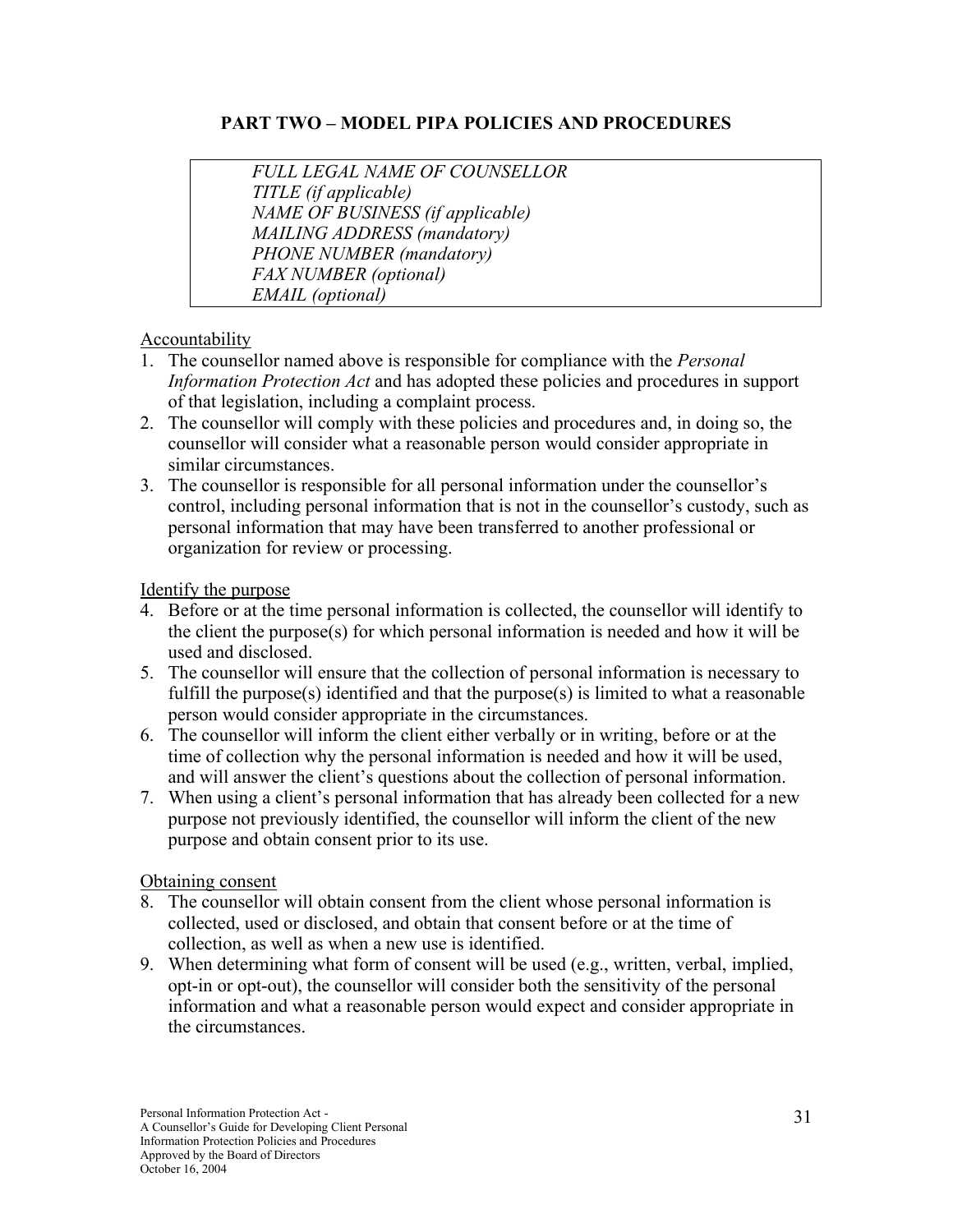- 10. When obtaining expressed consent, the counsellor will inform the client of the purposes for the collection, use or disclosure of personal information in a manner that is clear and can be reasonably understood.
- 11. If a client is enrolled or covered under an insurance, pension, benefit or similar plan, the client is deemed under *PIPA* to consent to the collection, use or disclosure of personal information for the purpose of his or her enrollment and coverage under that plan, and in such situations the counsellor will identify the need for and scope of the collection, use or disclosure for the purposes of confirming entitlements and providing payments under the plan.
- 12. The counsellor will not obtain consent by deceptive means or by providing false or misleading information about how the personal information will be used or disclosed.
- 13. The counsellor will not make consent a condition for supplying a product or a service unless the collection, use or disclosure of the personal information is necessary to provide the product or service.
- 14. Should a client wish to withdraw consent, the counsellor will explain the likely consequences of withdrawing consent.
- 15. The counsellor will not prohibit a client from withdrawing consent to the collection, use or disclosure of personal information unless it would frustrate the performance of a legal obligation.

#### Collection

- 16. The counsellor will collect personal information for purposes that a reasonable person would consider appropriate in the circumstances, and will ensure the amount and type of personal information collected is necessary to fulfill the identified purposes.
- 17. Before or at the time of collection, the counsellor will comply with the previous two policies by informing the client of the purposes for collection and obtaining consent.
- 18. The counsellor will collect client personal information directly from the client, unless the *PIPA* or the client authorizes the collection of personal information from another source.

#### Use, disclosure and retention

- 19. The counsellor will use or disclose personal information only for the purpose(s) for which it was collected, unless the client consents to the new purpose, or the use or disclosure is otherwise authorized by the *PIPA*.
- 20. The counsellor will use or disclose personal information for purposes that a reasonable person would consider appropriate in the circumstances.
- 21. The counsellor will keep personal information only as long as necessary to fulfill the purpose(s) for which it was collected, but will keep personal information that is used to make a decision about an individual for at least one year after using it so the individual has a reasonable opportunity to obtain access to it.
- 22. The counsellor will destroy, erase or render anonymous personal information as soon as it is no longer serving the purpose for which it was collected and is no longer necessary for a legal or business purpose.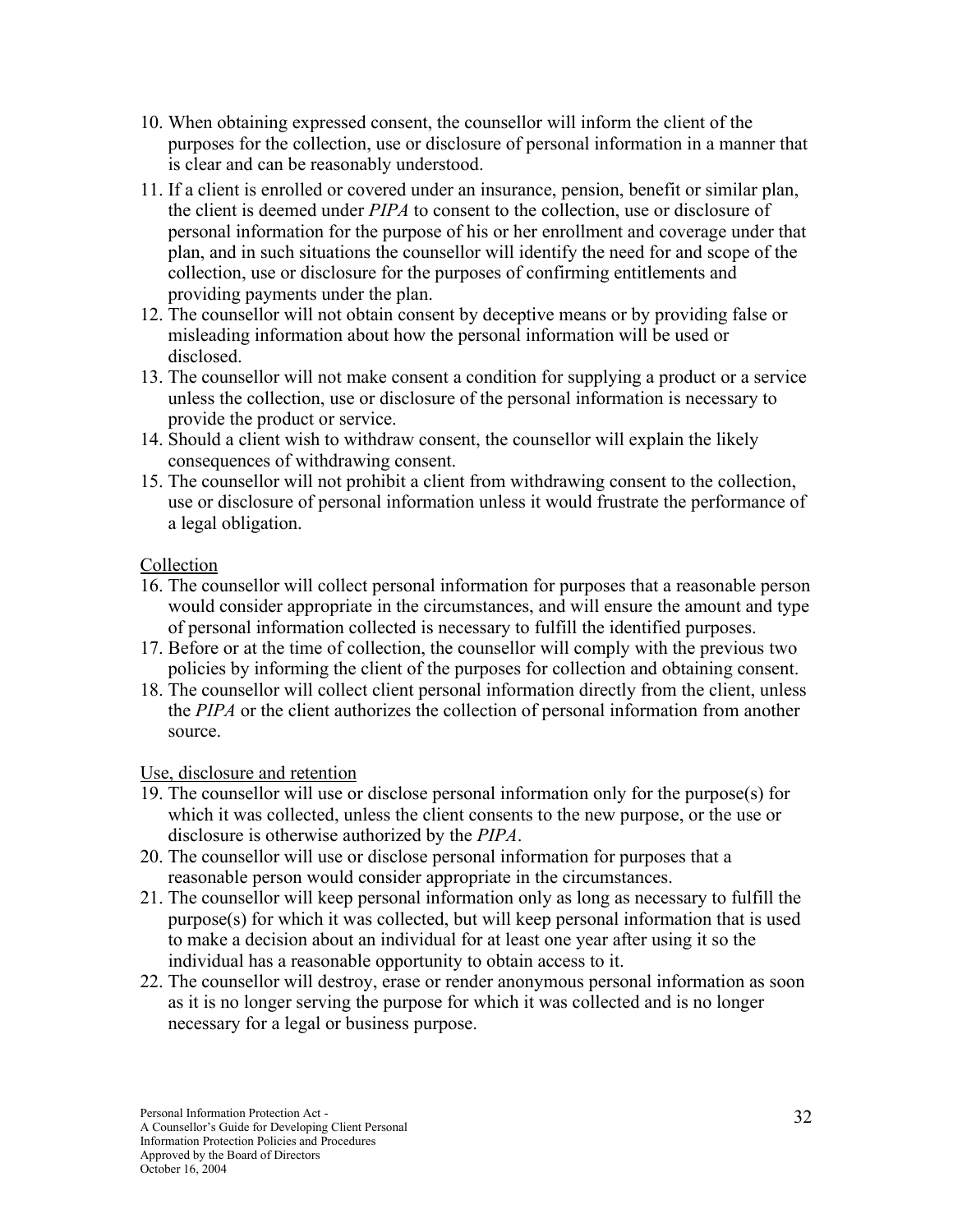#### Accuracy

23. The counsellor will minimize the possibility of using incorrect or incomplete information when making a decision that affects a client or when disclosing a client's information to another professional or organization by making reasonable efforts to ensure that the personal information the counsellor collects is accurate and complete.

#### Safeguards

- 24. The counsellor will make reasonable security arrangements to protect personal information in its custody or under the counsellor's control, which will include physical measures, technical tools, and organizational controls where appropriate.
- 25. The counsellor will safeguard personal information from unauthorized access, collection, use, disclosure, copying, modification or disposal, and will protect personal information regardless of the format in which it is held (e.g., paper, electronic, audio, video).

#### **Openness**

26. The counsellor is the person who is accountable for these personal information policies and procedures, and is the person who can answer questions about the purposes for collecting personal information and the application of these policies and procedures.

#### Access and corrections

- 27. On request, the counsellor will provide a client with access to their personal information, an explanation of how the client's personal information is or has been used, and a list of any individual or organization to whom that personal information has been disclosed.
- 28. The counsellor will provide a copy of the information requested or a response that includes reasons for not providing access, subject to the exceptions set out in the PIPA, within 30 business days unless an extension of time is permitted under the Act.
- 29. The counsellor may charge the client the fees specified in Appendix A for the purposes of providing the client access to or a copy of the client's personal information, but will not charge the client a fee for correction requests.
- 30. If all or part of the requested information is refused, the counsellor will provide the applicant client with a response that provides the reasons and the provision of the PIPA on which the refusal is based, and information on how to request a review by the Privacy Commissioner.
- 31. On request, the counsellor will correct personal information that the counsellor verifies is inaccurate or incomplete.
- 32. If a correction is made, the counsellor will send a copy of the corrected personal information to each person or organization to which the incorrect or incomplete information was disclosed in the past year.
- 33. If no correction is made in response to an individual's request, the counsellor will annotate the personal information in (i.e., make a note) to indicate that a correction was requested but not made.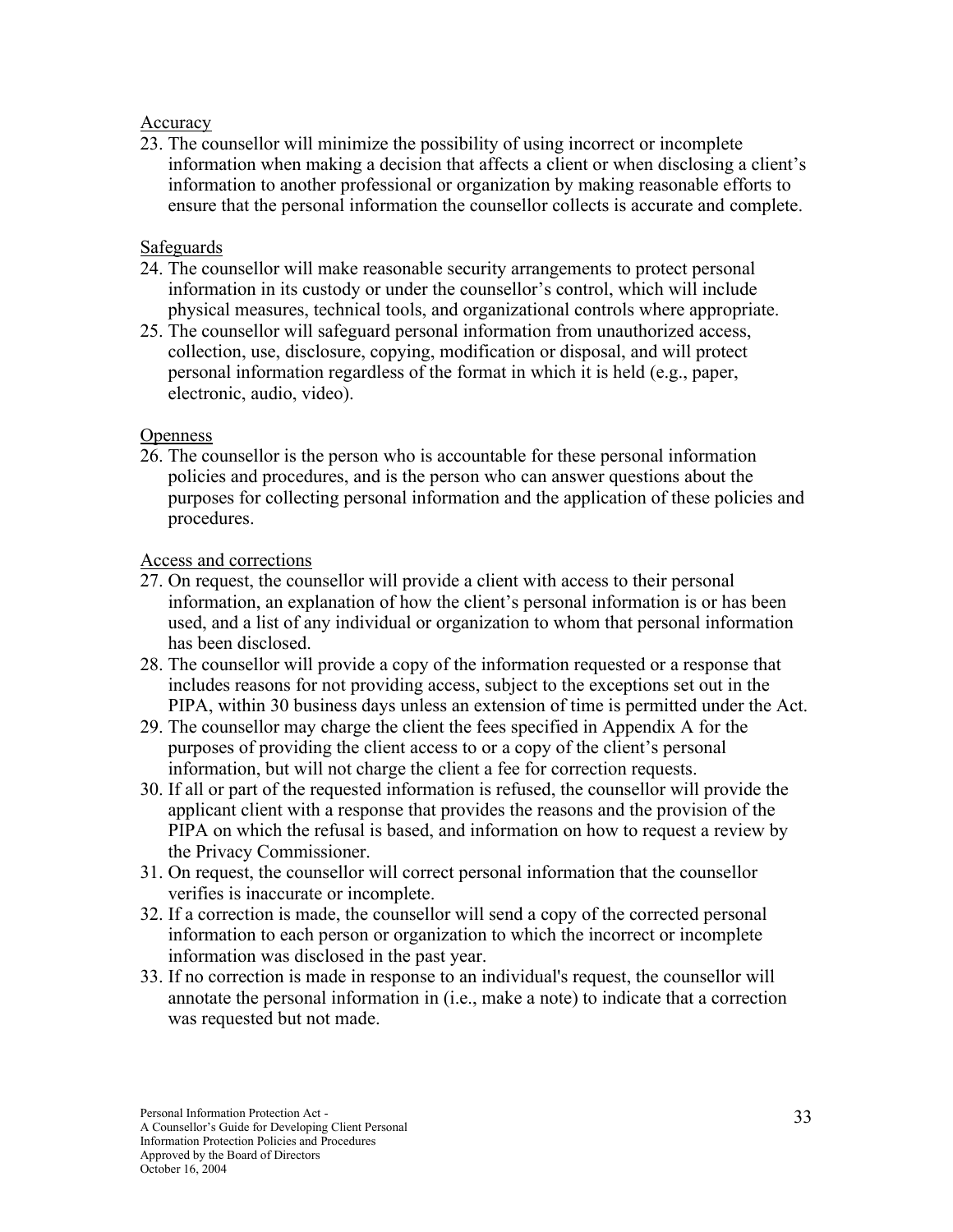Complaint resolution

- 34. If a client has a concern for the manner in which a counsellor collects, uses or discloses that client's personal information, the client should so advise the counsellor of that concern in writing, or orally if the counsellor so agrees.
- 35. The counsellor will

(a) document the date the client's concern was received and promptly acknowledge receipt of the complaint;

(b) investigate the concern in a fair, impartial and confidential fashion, including clarifying any details with the client about the concern;

(c) if necessary, take appropriate measures to correct the counsellor's information handling policies or procedures;

(d) report back to the client in writing with the results of the investigation or corrective action;

(e) advise the client of the right to file a complaint with the BCACC.

- 36. If the client is not satisfied with the counsellor's response, the client may file a complaint against the counsellor with the BC Association of Clinical Counsellors, by writing to the Chair, BCACC Inquiry Committee, #14 - 2544 Dunlevy Street, Victoria, British Columbia V8R 5Z2.
- 37. If the client is not satisfied with the BCACC's response to the complaint, the client may file a further complaint against the counsellor with the BC Privacy Commissioner at P.P. Box #9038, Stn. Prov. Govt., Victoria, British Columbia V8W 9A4.

Adoption by the counsellor

I, \_\_\_\_\_\_\_\_\_\_\_\_\_\_\_\_\_\_\_\_\_\_\_\_\_\_\_ *[FULL LEGAL NAME OF COUNSELLOR],* hereby declare that I will conduct my clinical practice in accordance with these policies and procedures, and the requirements of the *Personal Information Protection Act*.

\_\_\_\_\_\_\_\_\_\_\_\_\_\_\_\_\_\_\_\_\_\_\_\_\_\_\_\_ *[SIGNATURE]*

\_\_\_\_\_\_\_\_\_\_\_\_\_\_\_\_\_\_\_\_\_\_\_\_\_\_\_\_ *[DATE]*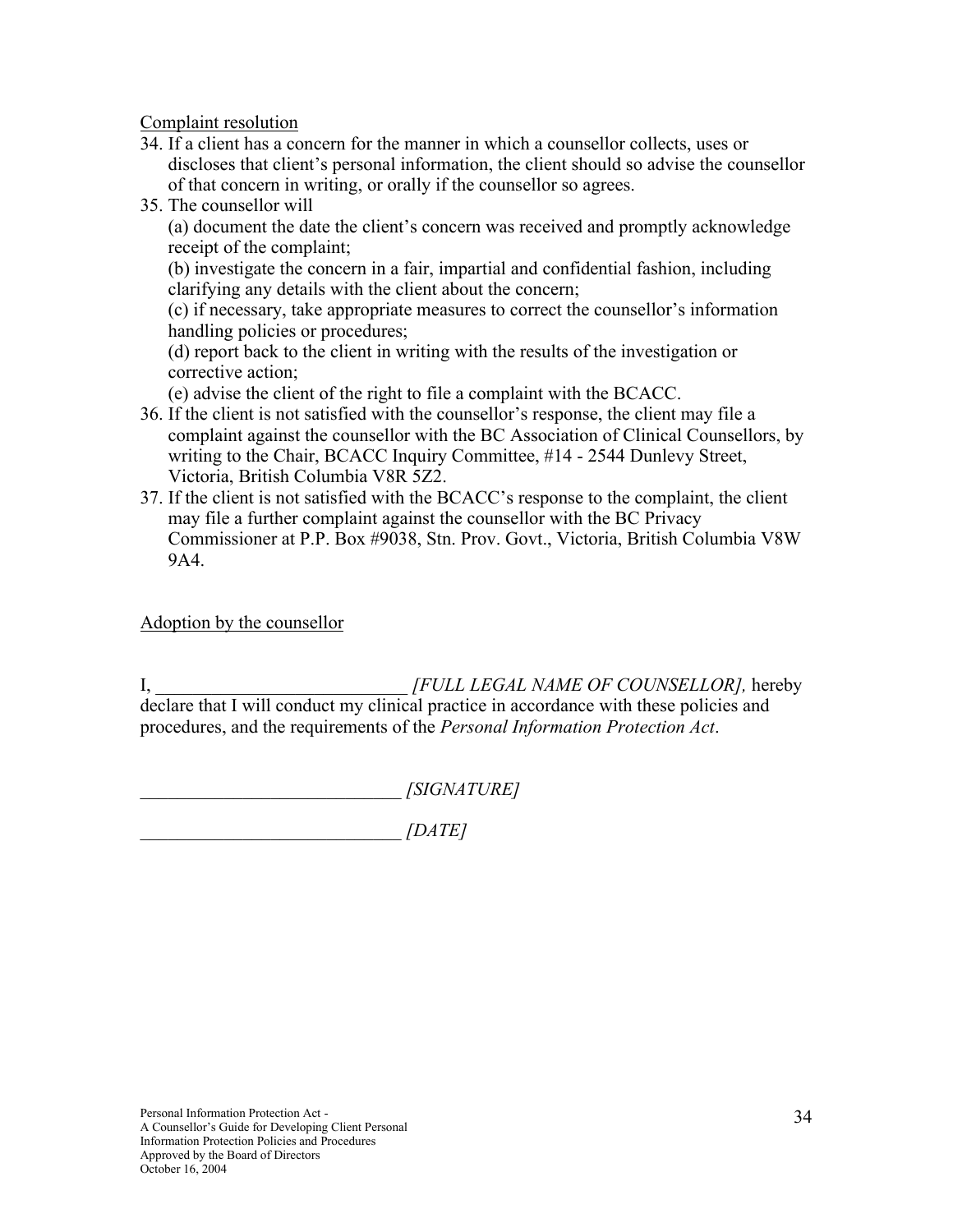#### **APPENDIX A - SCHEDULE OF FEES**

The following are suggested fees that a counsellor may charge a client for each of the specified services for providing the client access to or a copy of the client's personal information. A counsellor may add or subtract services listed in this schedule, or adopt or amend these suggested fees so long as the fees are reasonable. A schedule of fees should be incorporated into the counsellor's policies and procedures, and brought to the attention of a client who is requesting access to or a copy of personal information.

| Nature of service                                                  | Fee                                                                                                                                                                                                         |
|--------------------------------------------------------------------|-------------------------------------------------------------------------------------------------------------------------------------------------------------------------------------------------------------|
| (a) for locating and retrieving a record                           | \$7.50 per 1/4 hour                                                                                                                                                                                         |
| (b) for producing a record manually                                | \$7.50 per 1/4 hour                                                                                                                                                                                         |
| (c) for producing a record from a machine readable<br>record       | \$16.50 per minute for cost<br>of use of central mainframe<br>processor and all locally<br>attached devices, plus<br>$$7.50$ per 1/4 hour for<br>developing a computer<br>program to produce the<br>record, |
| (d) for preparing a record for disclosure and handling a<br>record | \$7.50 per 1/4 hour                                                                                                                                                                                         |
| (e) for shipping copies of copied records, etc.                    | the actual costs of shipping<br>by the method chosen by<br>client                                                                                                                                           |
| (f) photocopies and computer printouts                             | \$0.25 per page (8.5" x 11",<br>8.5" x 14") or \$0.30 per<br>page (11" x 17"),                                                                                                                              |
| (g) for copying records onto compact disk or floppy disks          | $$10.00$ per disk                                                                                                                                                                                           |
| (h) for copying records onto computer tapes                        | \$40.00 per tape, up to 2400<br>feet                                                                                                                                                                        |
| (i) for copying records onto microfiche                            | \$10.00 per fiche                                                                                                                                                                                           |
| $(i)$ 16 mm microfilm duplication                                  | $$25.00$ per roll                                                                                                                                                                                           |
| $(k)$ 35 mm microfilm duplication                                  | \$40.00 per roll                                                                                                                                                                                            |
| (1) microfilm to paper duplication                                 | \$0.50 per page                                                                                                                                                                                             |
| (m) photographs - (colour or black and white)                      | \$5.00 to produce a<br>negative, \$12.00 each for<br>16" x 20" print, \$9.00 each<br>for 11" x 14" print, \$4.00<br>each for 8" x 10" print, and                                                            |